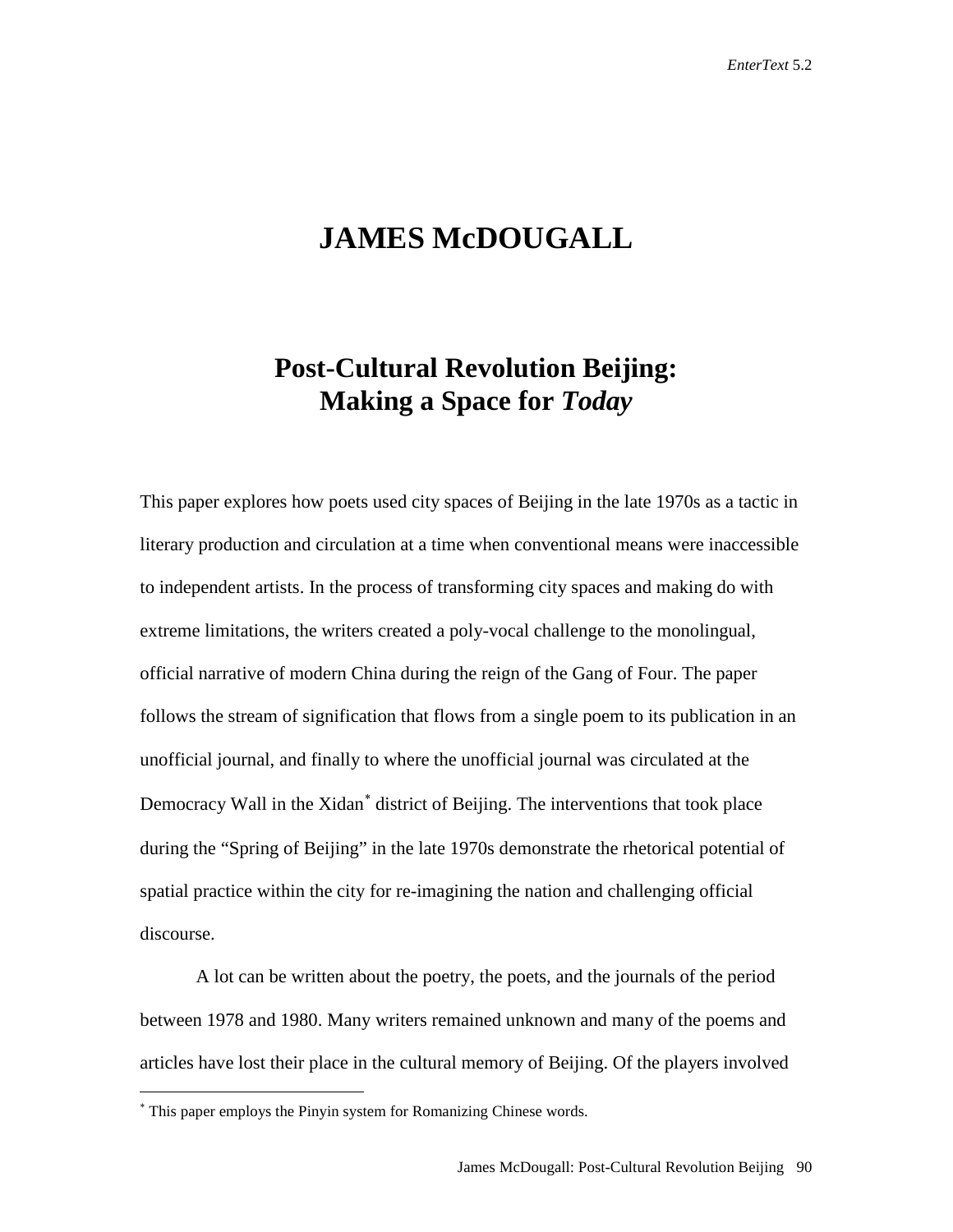with the Democracy Wall movement, perhaps the most famous figure to emerge is the internationally acclaimed poet Bei Dao. Bei Dao's poetry is emblematic of the artistic interventions that were mobilized in the late 1970s not only as a result of his poems like "The Answer" (回答), but also from his poems that incorporate silence.

In one of Bei Dao's early poems, "Declaration," ("宣告"), we find a tactical use of silence. This poem shows how silence can be used in a battle between official history and repressed histories. The narrative voice of the poem is one that chooses silence:

| Perhaps the final hour is come | 也许最后的时刻到了  |
|--------------------------------|------------|
| I have left no testament       | 我没有留下遗嘱    |
| Only a pen, for my mother      | 只留下笔,给我的母亲 |
| I am no hero                   | 我并不是英雄     |
| In an age without heroes       | 在没有英雄的年代里, |
| I just want to be a man. $1$   | 我只想做一个人。   |

"Declaration" provides a representative example of the kinds of poems published in *Jintian*, as well as the issues related to language and historiography the avant-garde artists were dealing with after the Cultural Revolution.<sup>[2](#page-25-1)</sup> The poem represents the kinds of challenges to official history evident in the very name of the journal, *Jintian* (今天),

which means "today."

 Bei Dao's poem presents a historiography of cultural devolution from a time of "heroes" to a time of the less than human (in the poem Bei Dao uses the character  $ren(\lambda)$ , which is not gendered and more accurately translated as "person"). The poem glosses the concept of devolution, meaning both *fin de siècle* degeneration, as well as the delegation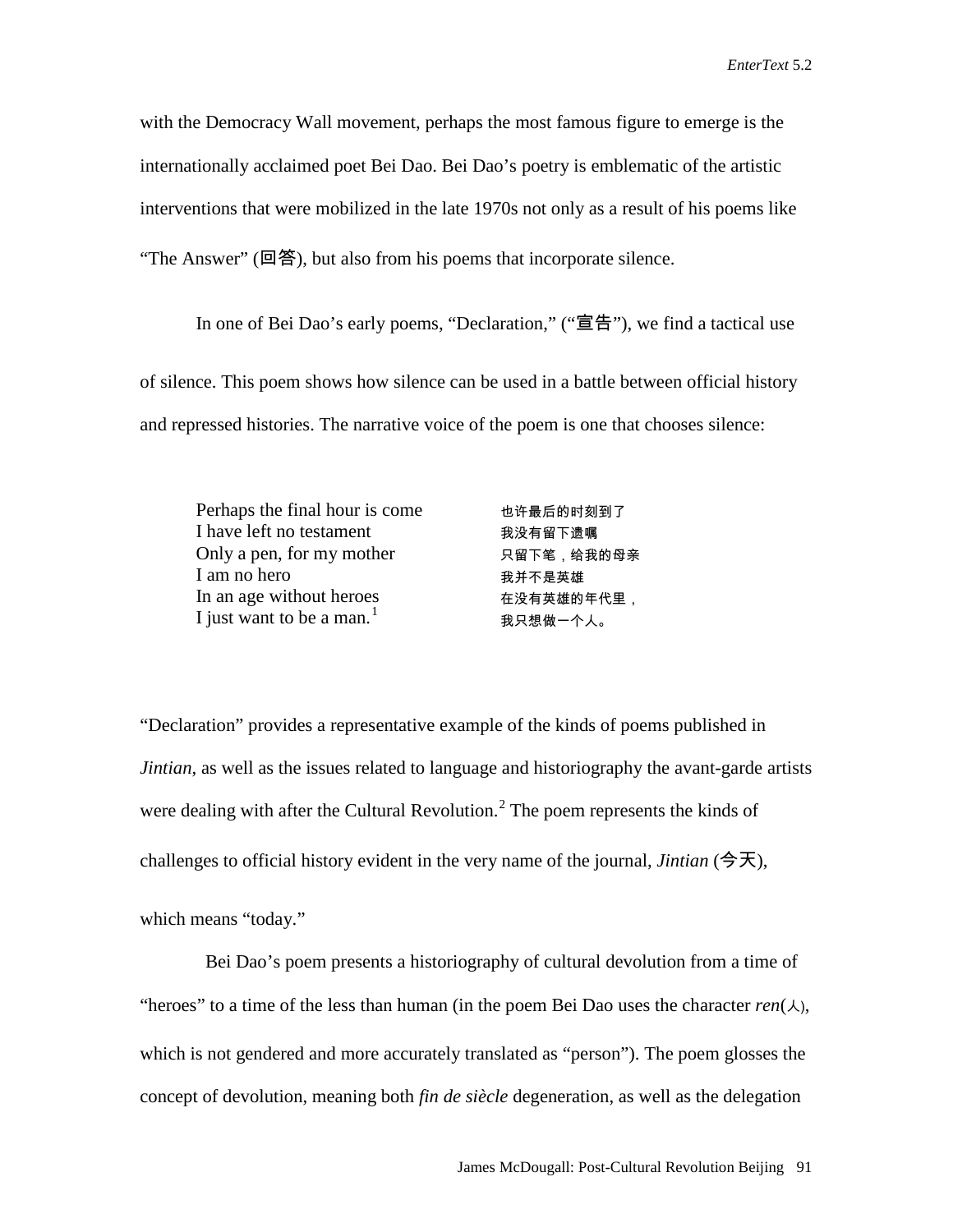of power to local agents from a central authority. The narrator rhetorically establishes "The age without heroes" as the retrograde age of the present, which is intimately related to the tension between death and becoming "man," as seen in the final "final hour." The prophetic announcement is muted by the "maybe;" correspondingly, the aspirations of the speaker are muted by his or her historical moment. As a result, the poem produces an elegiac tone through the construction of a now-inaccessible past, which corresponds, selfreflectively, to literature. During the May Fourth Movement and later, during the Communist Revolution, literature was considered an important tool in heroic projects of modernization.<sup>[3](#page-26-0)</sup> Bei Dao's poem can be read as an oblique political critique, which not only suggests that a previous heroic age has devolved into the chaos of the Cultural Revolution during the rule of the Gang of Four, but also that poetry can no longer have the heroic and historic function of modernizing the nation state. Embedded in the poem is a politics of subjectivity that Bei Dao creates by juxtaposing the "I" with the collective and monumentalizing task of forging heroes. Bei Dao's invocation of the "I" runs counter to the ideological demands for intensive collectivization of the period's propaganda. In the late 1970s the newspapers carried several warnings against decadent bourgeois individualism, for example:

The whole party, the whole country, the whole people must have a revolutionary spirit of "he who does not work to accomplish the four modernizations is not a good citizen," must work energetically, courageously exert himself, and forget himself in his work. $4$ 

This author's call for intensive collectivization towards Zhou Enlai's "four modernizations" proposes that the individual must be lost in the heroic task of development.<sup>[5](#page-26-2)</sup> Bei Dao's poem questions these perpetual, mass appeals for solidarity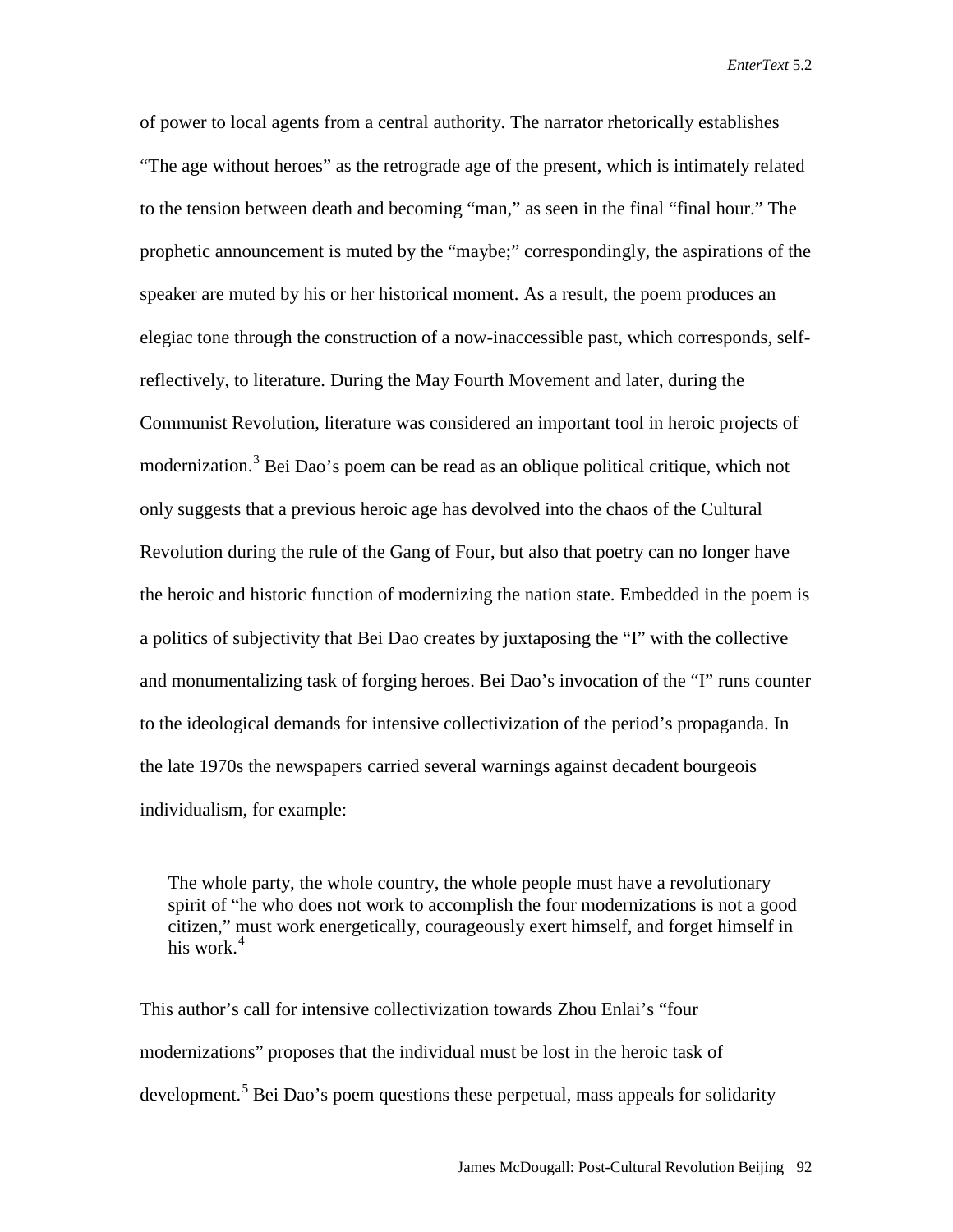from the official media, which in turn casts doubt upon the use of coercive antidisestablishmentarian and totalizing propaganda as a mode of literary discourse. Rey Chow indicates this problem in an article on trends in post-Cultural Revolution Chinese pop culture: "the coercive regimentation of emotions that is carried out under the massive collectivization of human lives…is what produces the deepest alienation ever, because it turns human labor into the useful job that we are performing for that 'other' known as the collective, the country, the people."[6](#page-26-3) In Bei Dao's "Declaration," the poetic subject attempts to reconcile alienation not from what is heroic, but what is human, producing a dramatic tension through an insistence on the subjective "I." Within the poem, the emblematic (if not ironic) refusal of the "I" to write, coupled with the desire to assert an individual human consciousness, challenges the official demand that literature reify class and revolutionary consciousness. It must be remembered, too, that at this time Chairman Mao's proscriptive Yan'an address on literature still governed the content and style of literary production, such that literature had to function as an ideological tool for the revolution.<sup>[7](#page-26-4)</sup>

The way history is presented in the poem, however, involves a more complex and coded politics than the politics of subjectivity, or even a denunciation of the restriction on literature during the Cultural Revolution. Criticism of the Gang of Four and the Cultural Revolution would not even have been very radical. Condemning the Gang of Four for "sabotaging the nation" was a part of Deng Xiaoping's official policy. <sup>[8](#page-26-5)</sup> Bei Dao's concern has less to do with the historical events of the time than with its dominant historiography. He states there is "no testament / Only a pen" (lines 2-3), the historical document is never recorded. The ambiguous artifact remains in the form of the pen—Bei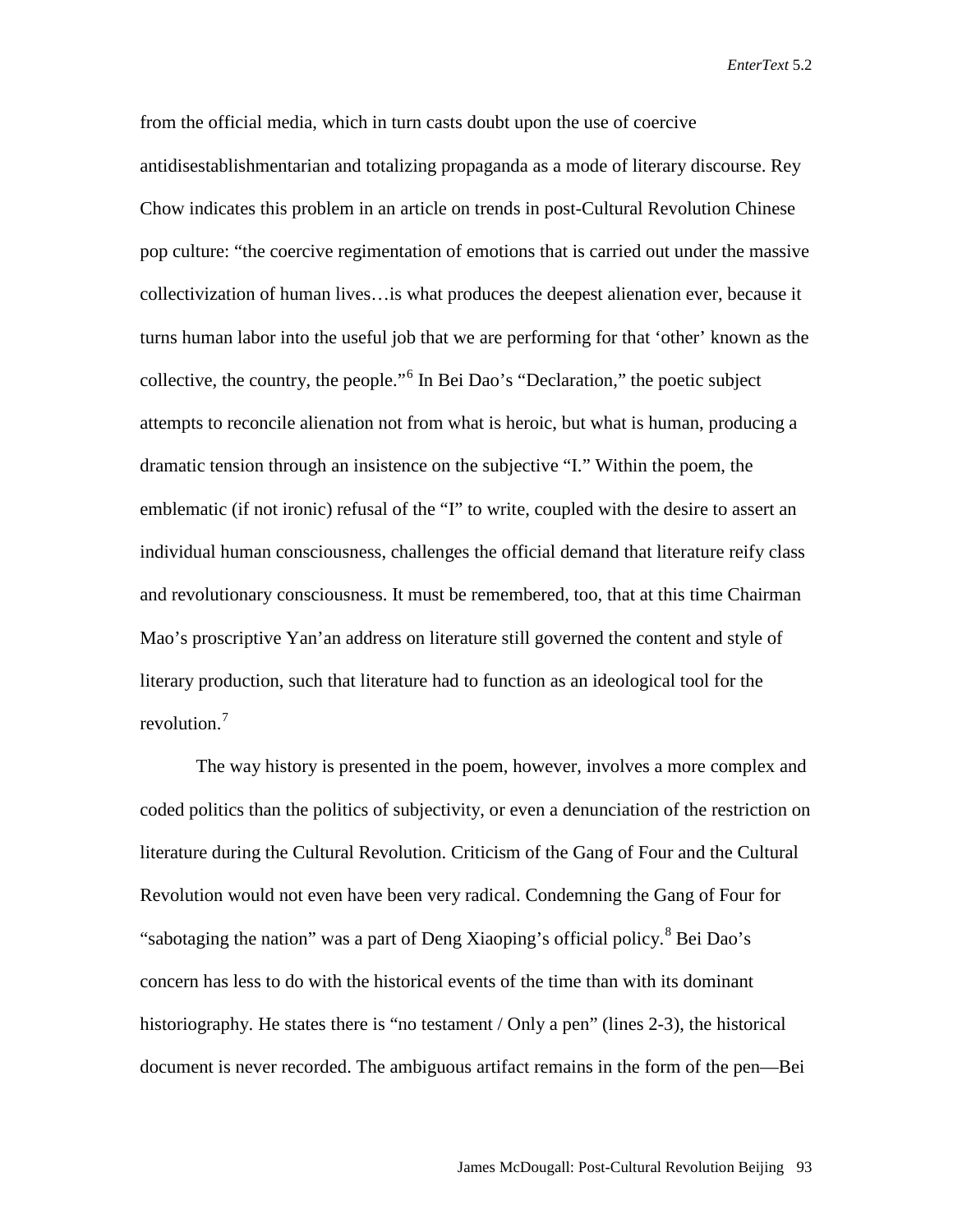Dao plays on the signification of the pen's failed purpose, which is to create the signifier. The pen tactfully and densely combines the signifier, signified, and the technology of signification with cutting irony, because the tool that does the inscribing to create meaning must have meaning inscribed upon it, either as a symbol or as an artifact. This meaning only comes with the historical event—"final hour," signifying an ending. But it only stops for the individual, because the event, presumably death, would not stop the history of the pen after the mother receives it (line 3). The agent that gives meaning is not the narrator but a condition of history that, instead of progressing, regresses into death. Bei Dao, then, turns the official ideology of progress on its head. In doing so the poetic speaker creates an ironic tension between the individual and a historical "age" that mirrors the individual's life and the constant tension with death. This certainty of death, ultimately, grounds the teleological world view. Bei Dao implies through the failed pen that there is an unrecorded history that somehow is involved with being human—a subjective, interior history not privy to the nation—a silent history. Therefore, his "declaration" remains unwritten because the official language of the state that creates heroes cannot create human beings.

"Declaration" first appeared in the unofficial journal, *Jintian* (今天*Today*). The journal was lithographed using government equipment and the copies were posted and distributed around Beijing, primarily at the Xidan Democracy Wall.<sup>[9](#page-26-6)</sup> Like Bei Dao's poem, the title of the journal marks an attempt to rethink official historiography. In the first issue the editors, of whom Bei Dao was a member, stated:

Our country's cultural history since "May  $4^{\text{th}}$ " has been founded on these [literary] achievements. But now, speaking of them as a generation, they have fallen behind,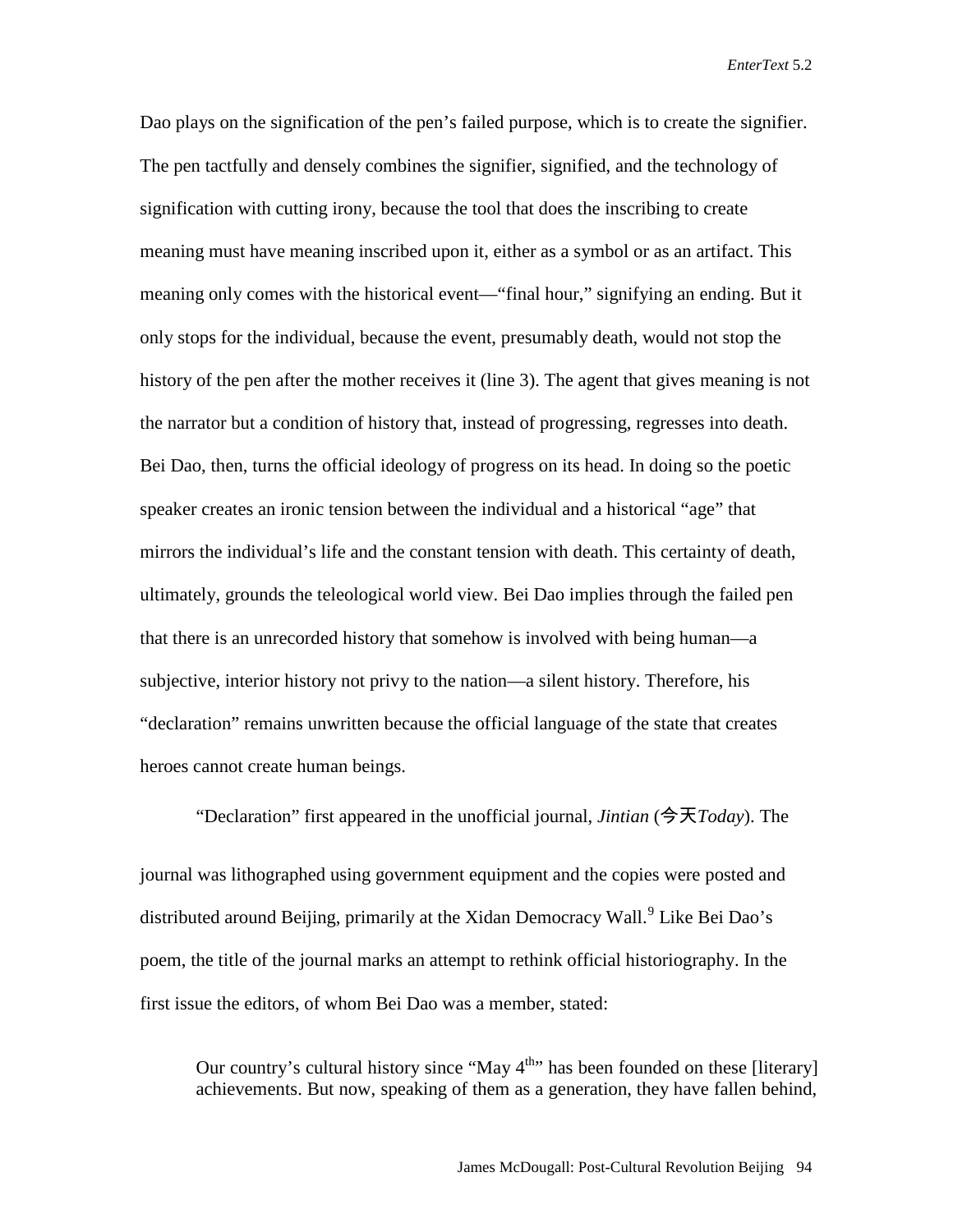and the tremendous and difficult task of reflecting the spirit of the new era has already fallen on our generation's shoulders. $^{10}$  $^{10}$  $^{10}$ 

The title, "Today," like the refusal to write in Bei Dao's poem, complicates official historical signification by intervening with an alternative narrative of history. In this narrative, the utopian revolutionary horizon is replaced by one of immediate crisis. Just as the power of the poet's "declaration" comes from the eschatological moment of the "final hour," the title of the journal, "Today," suggests immediacy. Yet, the publication, "Today," strives for a substantial intervention in Chinese cultural production—a day like May 4, 1919, which became the May Fourth Movement. It is interesting to note that the English translated title on the first edition of *Jintian* was "The Moment,"[11](#page-26-8) which intensifies the historical problem of "today," by representing its contents as pieces of temporal fragmentation. This is a typically modernist problem of expressing a disjuncture between the artist's historical moment and the dominant cultural production, which the artist perceives as devolved. The journal, *Today*, introduces the lament of Joyce, "History is a nightmare from which I am trying to awake."[12](#page-26-9) Just as Bei Dao's poem attempts the act of de-politicizing a political act ("Declaration"), the name of the journal in which it appears, *Jintian*, marks de-historicized time.

Bei Dao and the other poets who wrote under the banner of *Jintian* represent a great challenge to the official state historiography. One obvious model of official historiography is derived from the Chinese Communist Party's appropriation of Marxist doctrine. The other teleological model, as identified by Prasenjit Duara in his *Rescuing History from the Nation*, stems from a variety of social Darwinism that circulated among Chinese thinkers at the beginning of the twentieth century.<sup>[13](#page-26-10)</sup> Duara shows how "race,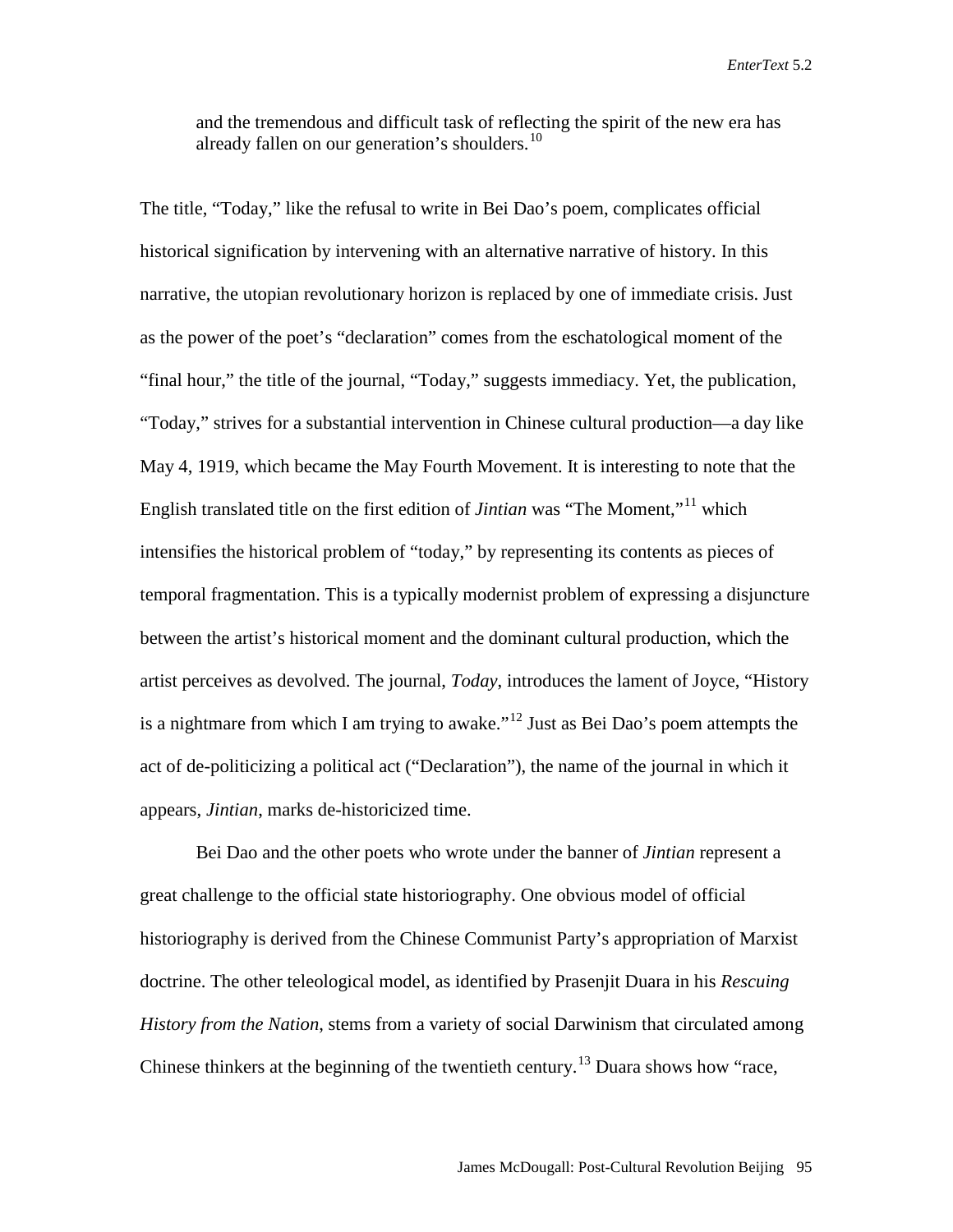nation, and History" went into the formation of a "Historical subject" through the following equation:

An agent constituted by a homogeneous community (race) within a territorial state (nation) that had evolved into the present so that it was now poised to launch into a modern future (History) of rationality and self-consciousness in which contingency of history itself would be eliminated (end of History).<sup>[14](#page-26-11)</sup>

From such an ideology of social evolution that took place shortly after the Chinese Republican Revolution it becomes easy to see how the Marxist model of history superimposed on top of this discourse would re-inscribe an ideology of development through nation, race, and history.

During the May Fourth Movement, intellectuals worked to modernize China through historical, literary, and philological efforts, which largely were engaged in opposing Classical Chinese and insisting upon a vernacular literature. For China, models for this new May Fourth literature came from contact zones, particularly Japan, which opened up an encounter between Chinese intellectuals with European nineteenth-century philosophers and writers of realist fiction. This was a transforming moment in Chinese modernism that opened up a literary and philosophical renaissance where people like Hu Shi and Lu Xun were rethinking expressions of Chinese narrative and history.<sup>[15](#page-26-12)</sup> It was also the time when Wang Jinwei wrote his seminal tract on Chinese nationalism.<sup>[16](#page-26-13)</sup> Duara describes this article, a matrix of ethnic evolution and national development, as a "creative application of the lessons of social Darwinism."<sup>[17](#page-26-14)</sup> Wang's 1905 essay became the groundwork for an ideology that competing intellectual elites used to encourage nationalism and modernization, while at the same time repressing different histories to achieve a modern Chinese nation state, and an "end of history."<sup>[18](#page-26-15)</sup>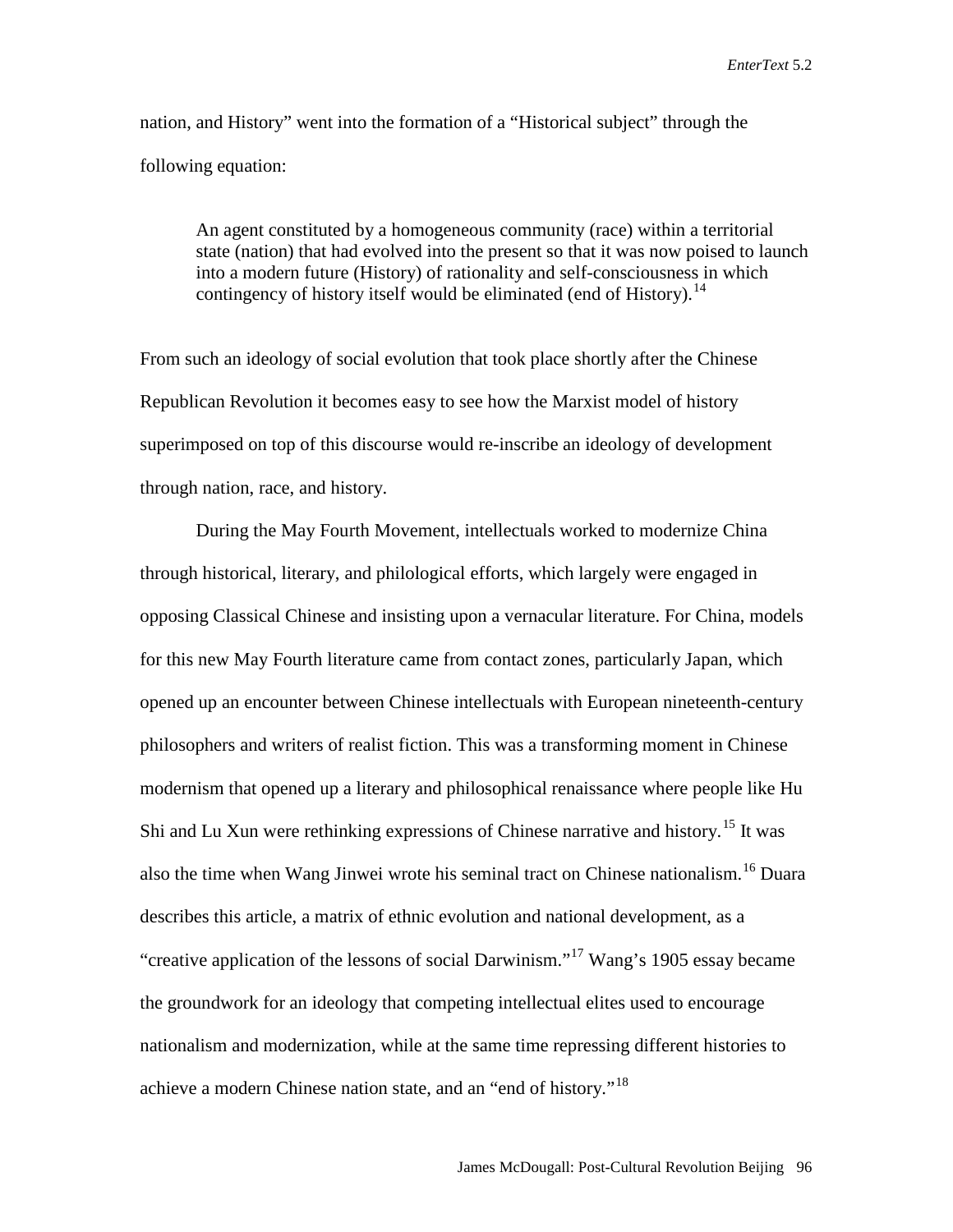#### **Humiliation, Nationalism, History**

Wang's appropriation of social Darwinism constructs the modern Chinese nation through an ontology that follows an evolutionary trajectory. For this, the tactical use of humiliation by the regime in power allows for a construction of a point *alpha* from which to evolve. This way the nation has a fix that can be used to gauge its course, navigating a trajectory of evolution. In his article, "Remembering and Forgetting," Paul Cohen writes about the relation between nationalism, modernization, and humiliation in China. In 1915 after occupying Korea, and testing the vulnerability of China's recently established Republican government (KMT), Japan issued "21 demands," which ultimately demanded that the KMT relinquish China's sovereignty to Japan.<sup>[19](#page-26-16)</sup> This moment represents a repetition of "humiliation," which corresponds to China's violent introduction to modernity during the Opium War. Humiliation recapitulates a sense that "[t]here was an overriding emphasis on the shameful interlude of China's victimization at the hands of imperialism in the century following the Opium War."[20](#page-26-17) These events became focal points for Chinese nationalism throughout the twentieth century.

Along the same lines, in 1979, the "remembering" of humiliations in official discourse follows Duara's observation of the ubiquity of social evolution as a governing ideology. For Example, Li Hongsheng's1979 *Guandong Ribao* article summarizes a conference of historians who were outlining "China's Learning from the West;" in the article Li states that the historians identify the period from the end of the Opium War through to the 1870s as the time when pioneers first "perceived China's backwardness"<sup>[21](#page-26-18)</sup> beginning the "modern" age of China. This same perception of backwardness and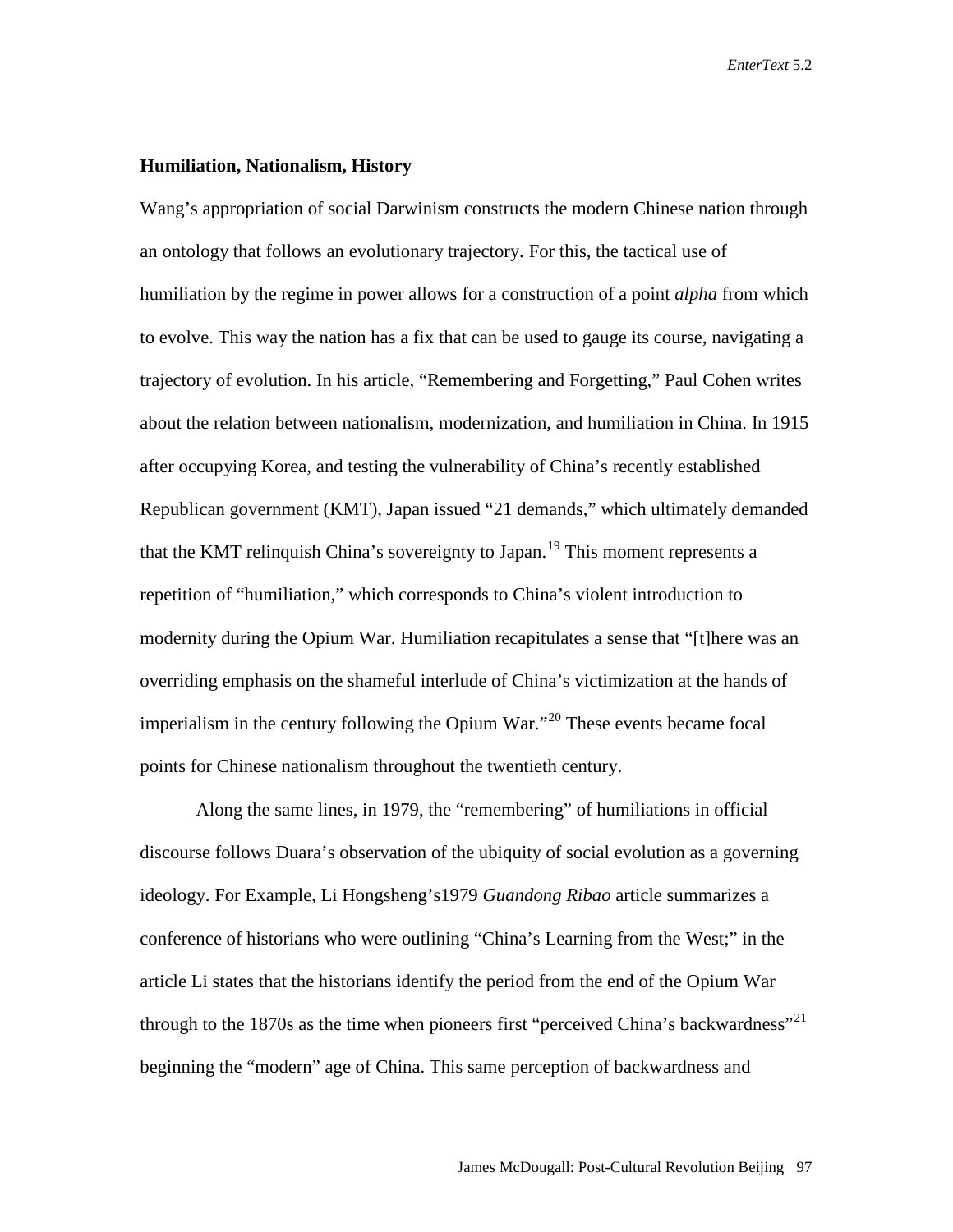national humiliation brought about the KMT's National Humiliation Day, which was celebrated on May  $9<sup>th</sup> 1917$  to foster national pride and indignation toward Japanese colonial attitudes.<sup>22</sup> Cohen presents different advertisements, such as on cigarette packets, to show how the discourse of humiliation had permeated material culture, bidding the consumer not to forget "National Humiliation Day."<sup>[23](#page-26-20)</sup> It is interesting that cigarette packets became one of the chief places for advertisements of this kind, because tobacco became a substitute for opium.

Taking the events of the Opium War as a humiliation that sparked the beginning of modernization, the connection between humiliation and development (social evolution) become an important tactical fulcrum for ideological leveraging that we see in comments in daily papers during 1979. Throughout the period ubiquitous expressions of progress as national destiny are found in official media: "This great historic change is necessitated by our nation's progress in social development. It is also the wish of our nation's great people and masses."<sup>[24](#page-26-21)</sup> Benedict Anderson's investigation into Marxist states that engaged in open conflict with each other led him to explain ways in which countries, like China, were limited by the political structure of the modern nation state, keeping such countries from successfully achieving a fraternal order of governments formed by a proletariat revolution.<sup>[25](#page-26-22)</sup> He saw their appropriation of the revolutionary political ideal as a kind of "piracy"—an appropriation to give the nation state a coherent narrative; he explains that there is no way to duplicate a theoretical vision into the actual conditions of the modern nation state, chiefly because the material conditions a Marxist nation state inherits involve the same "circuitry" as the regime it tries to replace; thus, political action is bound to maintain a coherent idea of the nation.<sup>[26](#page-26-23)</sup> Compounding the problems facing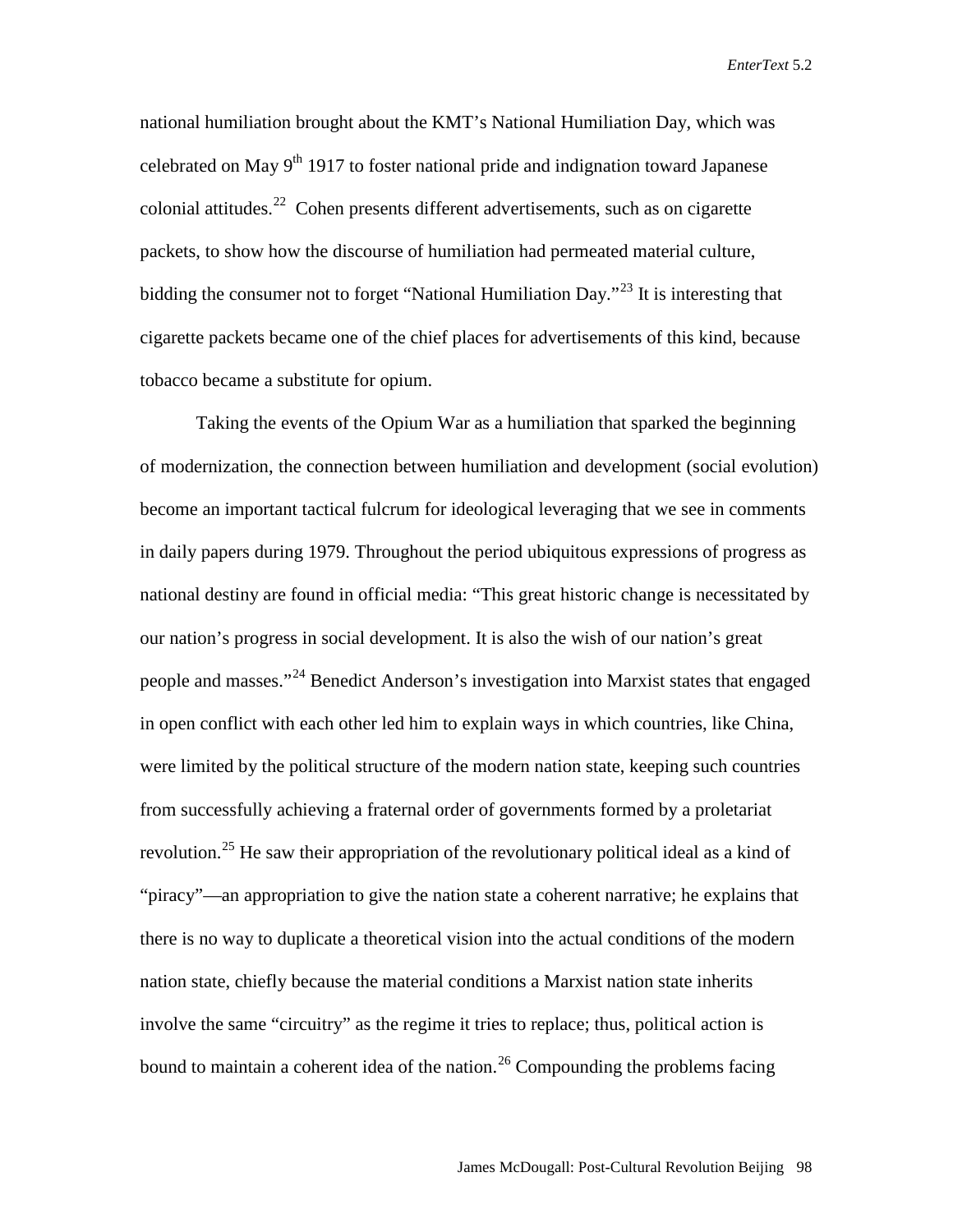most revolutionary governments, the government that is replaced is often corrupt or inefficient, which is how a revolution would gain popular support in the first place. This was the case of the Guomingdang (KMT) government after the 1911 revolution. It overtook the beleaguered and befuddled Qing dynasty, only to struggle with inadequate administration, a burden that the Communists faced after the 1949 liberation. As a result of the existing administrative infrastructure, the governments become an interpolation of the material realities and revolutionary ideals. However, the theoretical model of a populist Marxist revolution, or even bourgeois democratic revolutions, becomes an important tool for creating a narrative of the political and historical destiny that is coterminous with the nation state. In a sense, this is a trap that binds history to national ideological formations, such as social revolution, and represses other "histories" that do not fit into prescribed patterns. According to Anderson, the nation, like a novel, is a mapping of contiguous events that construct a narrative.<sup>[27](#page-26-24)</sup>

Anderson's notion of the nation-state, and Cohen's observations on a narrative of modernity that is constructed through humiliation—a collective effort to move from the time of national humiliation to a time of national greatness—combine to show how the ideology of progress and social evolution would become the overarching masternarratives of the modern Chinese nation state. The nation as a mode of historical progress exists at the expense of alternative, non-secular, non-Enlightenment modes of organizing communities. Thus, the poets of *Jintian*, represent a challenge to the narrative of the nation, not only because in their poetry they challenge the prevailing historiographies of progress, but also because the strategies they apply to their spatial practice opens up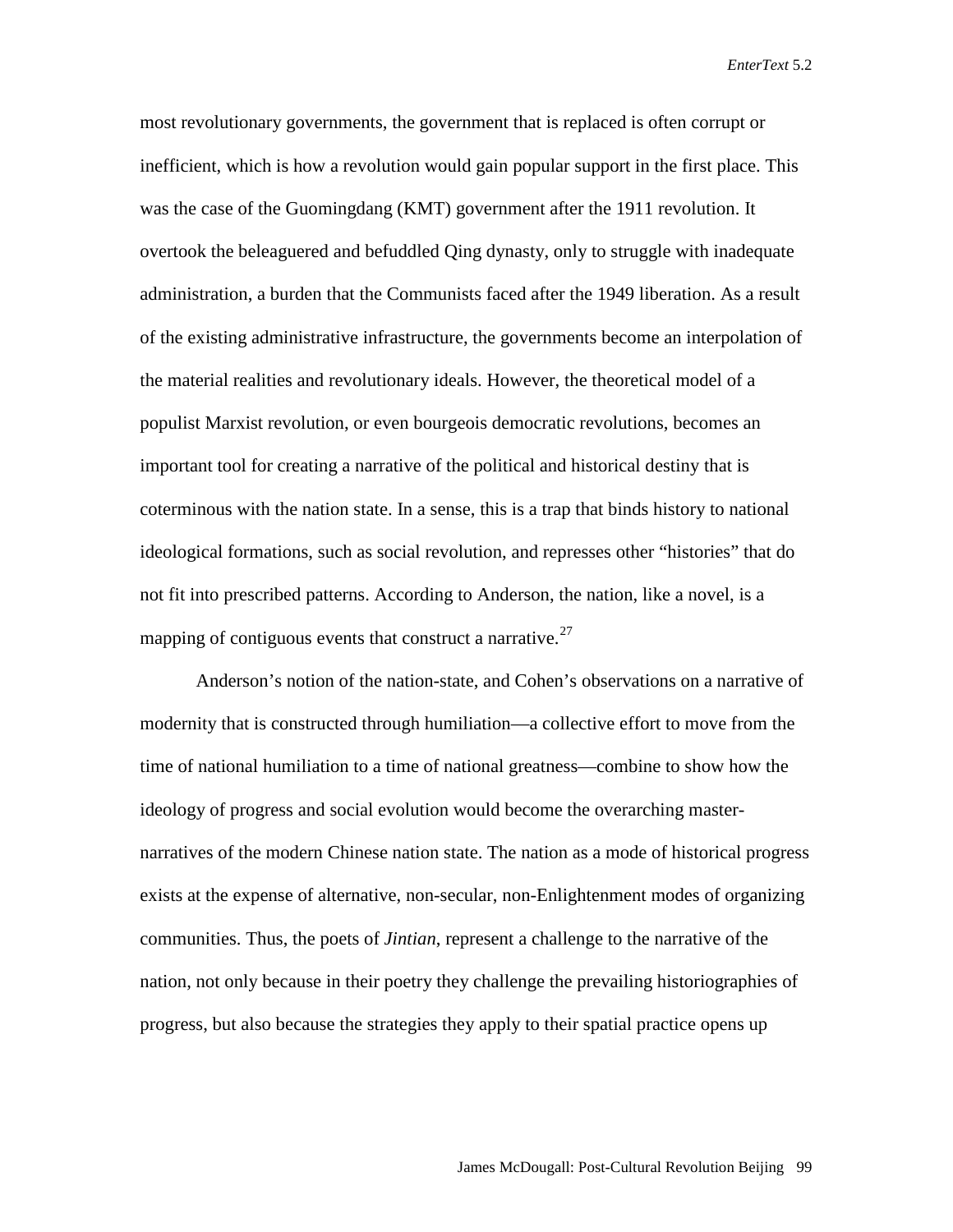possibilities for alternative interpolations between theoretical ideals and the existing material conditions.

#### **From the Nation to the City: Time, Space, and Print Capital**

Anderson shows how the nation is a construct formed by the intersection of two different planes: the material, and the temporal. Some of the material conditions that make nationalism a "cultural artifact"<sup>[28](#page-26-25)</sup> include print capital,<sup>[29](#page-26-26)</sup> as well as "the census, the map, and the museum."<sup>[30](#page-26-27)</sup> These aspects of material culture are cross-pollinated with a concept of time borrowed from Benjamin—"homogenous empty-time," which is "measured by clock and calendar."<sup>[31](#page-26-28)</sup> The combinations of these mechanizations form, to a large degree, the ability for people to imagine themselves as a community even though they have no direct ties, and have conflicting interests. This is a useful starting point for a discussion of the danger that *Jintian* posed to Chinese authorities—*Jintian* took advantage of an unconventional form of print capital to create the possibility for an intellectual community of readers, thinkers, and city dwellers, which was an alternative to the prescribed "imagined" community that Deng Xiaoping's regime was constructing at the time.

The mainspring that *Jintian* used as print capital was the Xidan Democracy Wall, which is very different from the gears and meshes of the modern press. This situation came out of a unique set of circumstances that occurred with the death of Zhou Enlai and Mao Zedong, which ultimately ended the reign of the Gang of Four (Mao's wife Jiang Qing, Zhang Chunqiao, Yao Wenyuan, and Wang Hongwen), and allowed the political resurgence of Deng Xiaoping. The roots of the Democracy Wall reach back to the April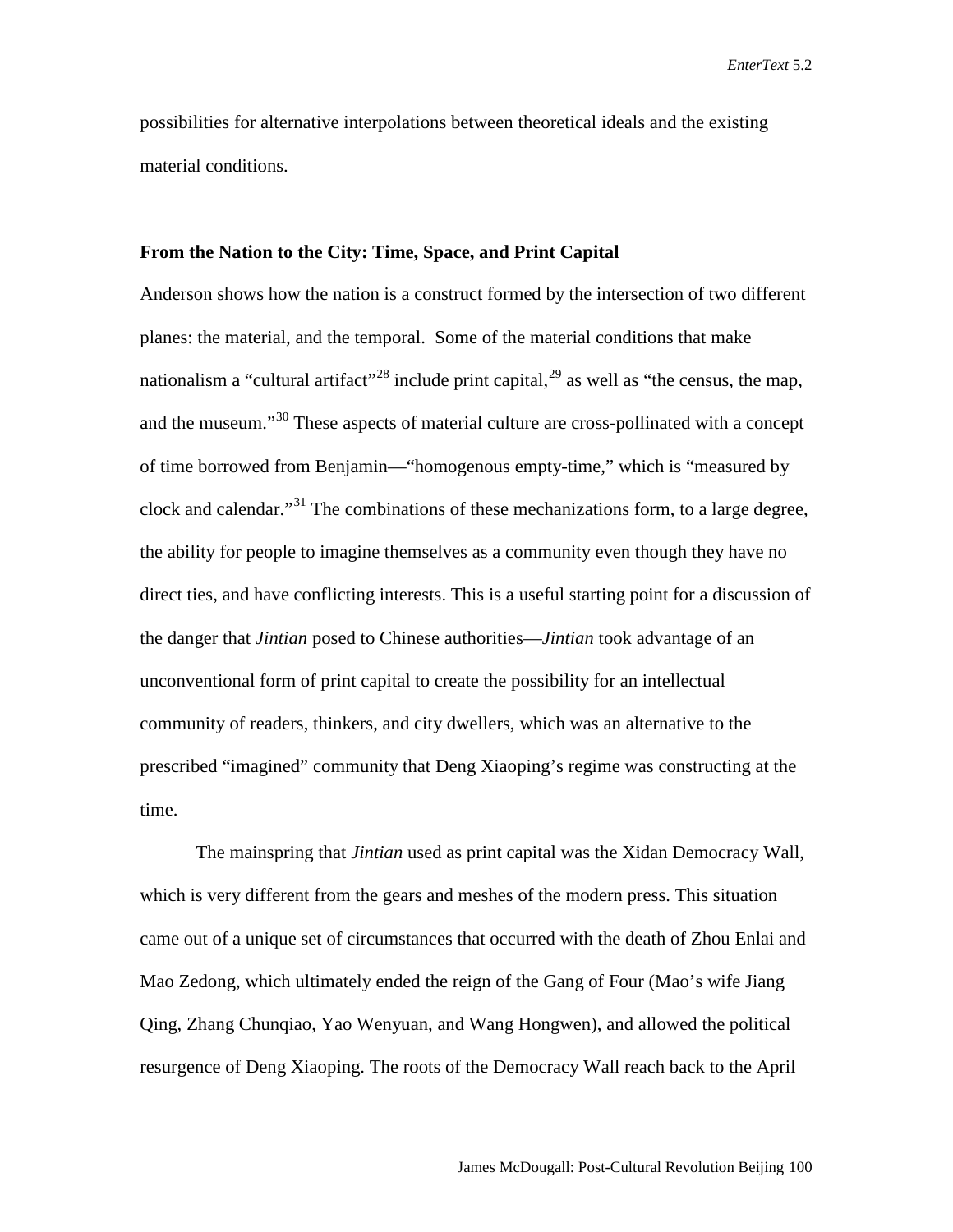5th (an inversion of May fourth) Qing Ming festival of 1976. On April 4th a large crowd of mourners gathered to commemorate Zhou Enlai, laying wreaths and dedication poems in Tiananmen Square. By evening local security guards had rid the square of these ceremonial and symbolic trappings.<sup>[32](#page-26-29)</sup> The next day, protestors arrived at the square with new wreathes and poems. Goodman describes the scene as follows:

Authors were hoisted on high to declaim their poems, eulogies of Zhou, or condemnations of Jiang Qiang et al. The crowd rushed the Great Hall of the People (to the west of the Square), overturned several official vehicles and set them on fire, and sacked a public security office in the south east corner of Tiananmen Square…. Eventually, after nightfall, the public security forces were sent in to break up the crowd. $33$ 

After the event, the Gang of Four reacted quickly, removing Deng Xiaoping from his post. On the streets, many participants were arrested, and according to one investigation, there were up to four hundred executions.<sup>[34](#page-26-31)</sup> However, with the portentous date, April Fifth, coupled with a politically charged literary production, writers and activists had begun to think of the event as having a radical potential for political, if not social, transformation.

Poetry in China has had a long history of political uses. The civil servant's exam of dynastic China's mandarin system tested poetic competence. Chinese literary history is full of poets who served in government posts yet who wrote poetry critical of government policy. China's first canonized poet, the statesman-poet Qu Yuan, whose suicide was a political act, wrote famous poetic calls for reform; he is remembered to this day with the Dragon Boat Festival. In the late-Qing dynasty, Qiu Jin wrote politically motivated poetry before her execution. As mentioned before, May Fourth poetry of the early Republican government was not only politically motivated, it was thought to have properties of social transformation. Mao Zedong wrote poetry that fashioned classical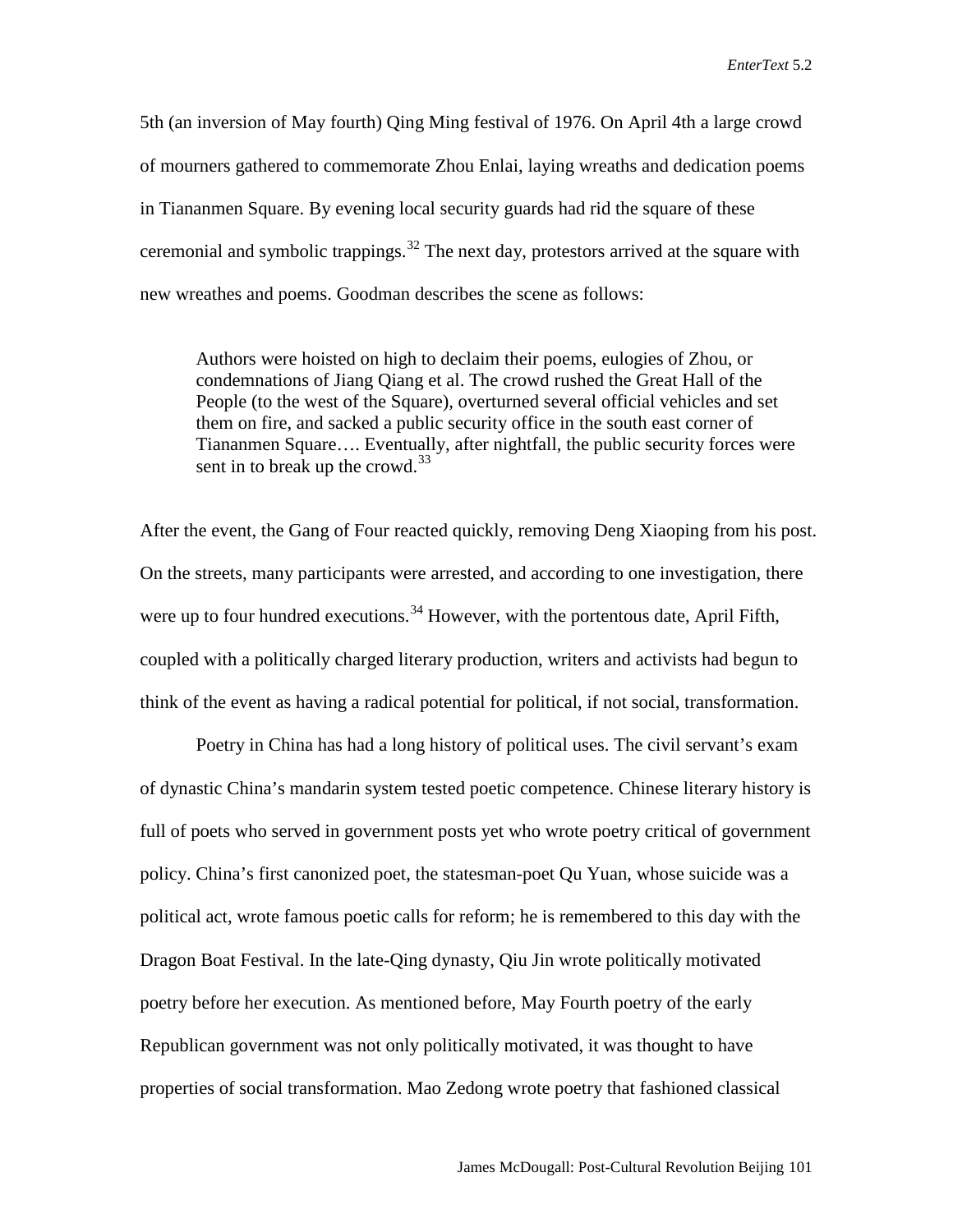modes into revolutionary romanticism. It is not surprising then that during the April 5th protest, poetry was tactfully deployed. Politically speaking, Zhou Enlai's mourners used poetry as one of the first public gestures of defiance against the Mao Zedong. The protesters employed a performative and spontaneous use of poetry that functioned within a discourse of the nation. At the same time, poetry functioned as a public expression of personal mourning. Indeed the spectacle of mourning created a community not only of writers but of readers, as many people copied these poems and distributed them. The poems circulated around the country to far away cities, like Guangdong and Chengdu. Poets like Bei Dao, who "had first come to fame" with his poem, "The Answer" (回答), became widely known through these unofficial channels of communication.<sup>[35](#page-26-32)</sup> Ultimately, the events of April 5th led to the beginning of the Xidan democracy wall, and the birth of *Jintian*.

The poems and protest slogans during the April 5th incident appeared as *da zi bao* (大字报 "big character posters"), *ti bi shi* (题壁诗 inscribed poems) and mimeographed copies.<sup>[36](#page-26-33)</sup> Such a practice of copying and disseminating slogans and texts had opened up a possibility for the use of the press for writings other than political tracts. Goodman discusses tactics of the different factions of the Red Guard during the Cultural Revolution as having an influence on not only the April Fifth incident, but on the "unofficial" print industry, because they "had access to both printing and duplicating facilities."<sup>[37](#page-26-34)</sup> Furthermore, the use of *da zi bao* mimicked the effective and cheap practice that the government used for posting official propaganda. Two years after the April Fifth incident, starting in 1978 and continuing until 1980, Xidan became the site for the posting of many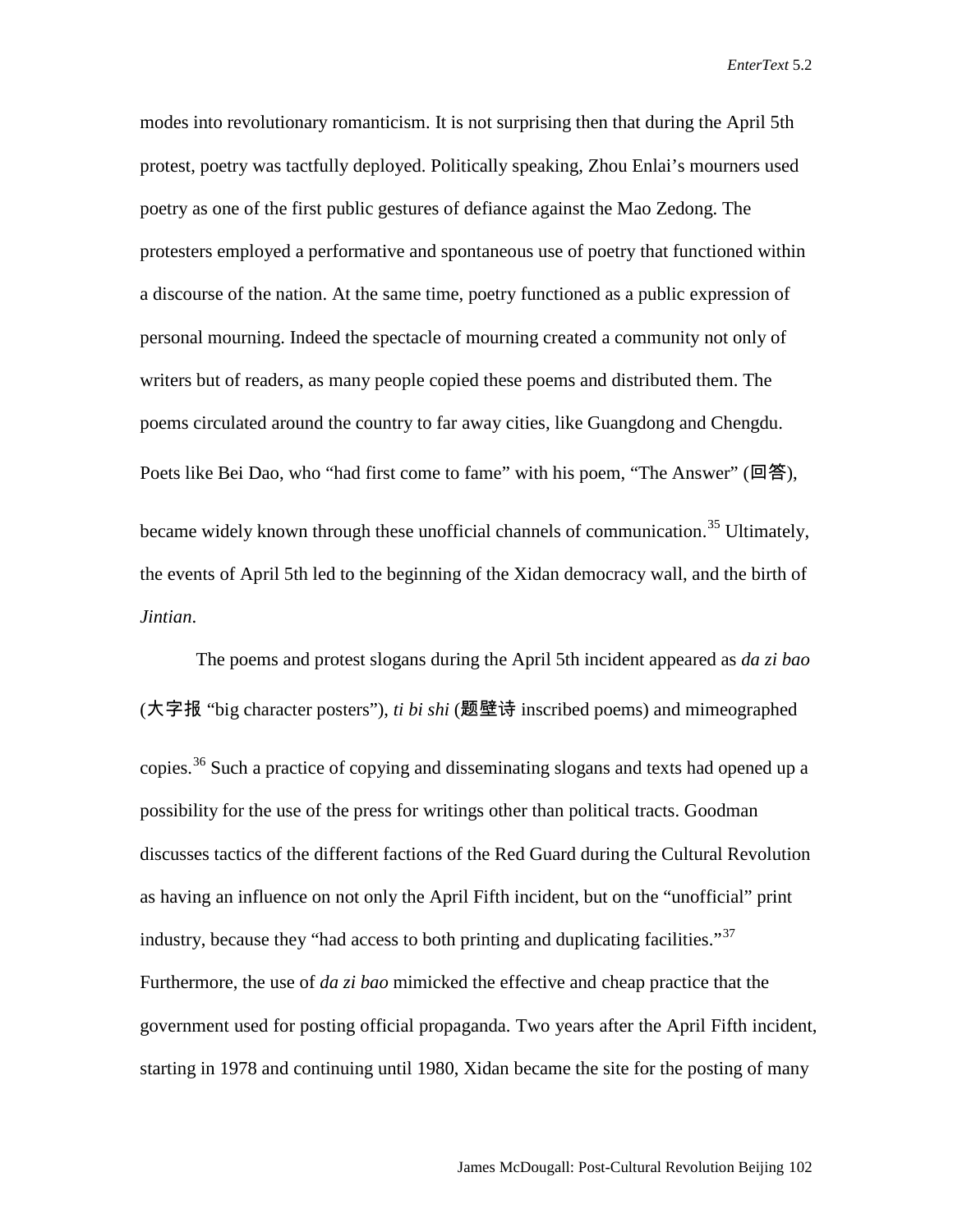*da zi bao* poems that were organized by groups of "intellectuals and young students."[38](#page-26-35) After the different groups began to "unofficially" collect and publish essays and poetry that had been posted on the walls into journals, people would come to read, copy, and purchase editions of the various journals at the wall. As Hung Hsin describes, the members of the journal would meet at the wall and hold readings and discussions with the crowds that would gather there.<sup>[39](#page-26-36)</sup> Hung Hsin observed the print capital enterprise at the Xidan democracy wall that grew out of the 1976 April Fifth incident, identifying and describing over ten journals that "published" at the wall in 1979, the most notable being: *Jintian*, *Beijing Zhi Chun* (*Beijing Spring*), *Siwu Luntan* (*April Fifth Forum*), *Tansuo* (*Exploration*), and *Zhonghua Siwu* (*China April Fifth*). Hung also discusses the ways that the place had become an attraction for tourists who had begun to arrive in China through Deng Xiaoping's open door, mainly because of Xidan's proximity to Beijing's cultural and historical monuments.<sup>[40](#page-26-37)</sup> The small history of the Xidan Democracy Wall represents a literal discursive space between the marginal poets, thinkers, and street vendors, the centre of the Party's seat of power, and, ultimately, the outside world. These groups, contiguous with each other in Beijing at the same time, were dealing with the same problems of representing China after the Cultural Revolution.

The political situation in China during the Cultural Revolution had created many unexpected literary affiliations. For example, there were many factions of the Red Guards, who consisted mostly of high school and university students, who confiscated censored materials but did not always secure these texts. This helped to create a black market in the circulation of censored or restricted material, which included translations of foreign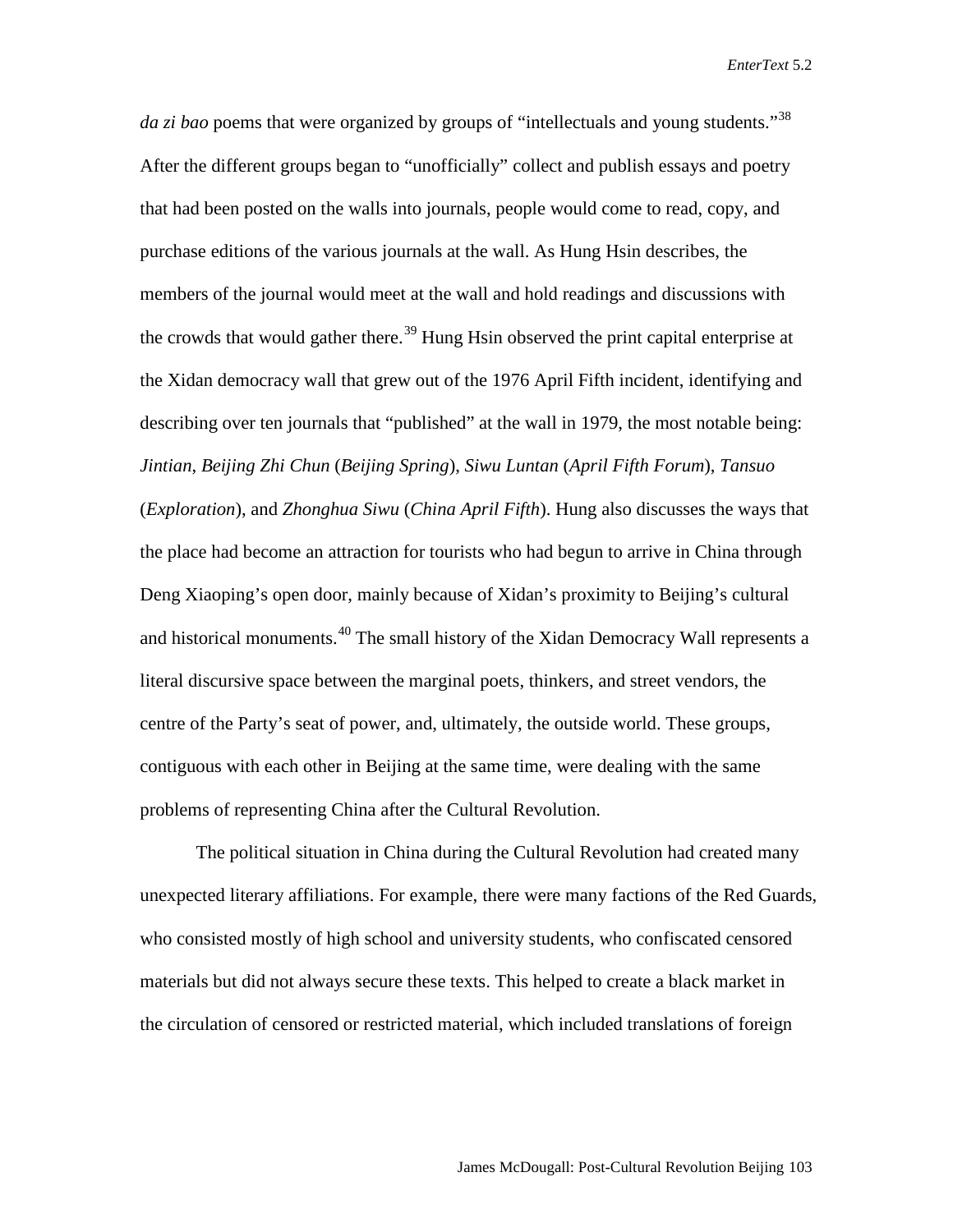texts. Bei Dao tells of this literary environment in relation to the poetry of the Jiuye Group:

Due to the fact that this series had a restricted publication limited to areas around Beijing, it became a privileged, highly sought-after object in the cultural salons among the educated youth in Beijing…. [S]ome people started their creative writing prior to this, but their later development was more or less influenced by these books. $41$ 

One of the great failings of the monologic discourse established by Mao Zedong at the Yan'an conference of 1942, and even more intensely by the Gang of Four during the Cultural Revolution was the task of creating and perpetuating an ideologically pure language. The administrative infrastructure that the Communist Party took over had a long history; it was this very infrastructure that led to the corruption and ultimately the downfall of the Guomingdang Party. In order to create revolutionary consciousness, the Communist Party was faced with a challenge of constructing not only new institutions but new paradigms through which these institutions could be understood. The effect of these efforts was to insist upon an ideologically pure language. Literary production had to conform to strict guidelines concerning content and form, resulting in repression, absurdity, and abuse. As Michel Foucault points out, however, "liberty is a *practice*."[42](#page-26-39) The practice of literary liberty during this time in China involved careful use of the ideologically "correct" official language, which originally was meant as a force of liberation but ultimately led to a confining "official-speak." However, unofficial literary production did exist, and it surfaced in unexpected ways. Li Honglin, writing for *Lishi Yanjiu* (*Historical Research*) in 1978 describes this situation: "As the Gang of Four destroyed the garden of 100 flowers, it became the paradise for poisonous weeds, thus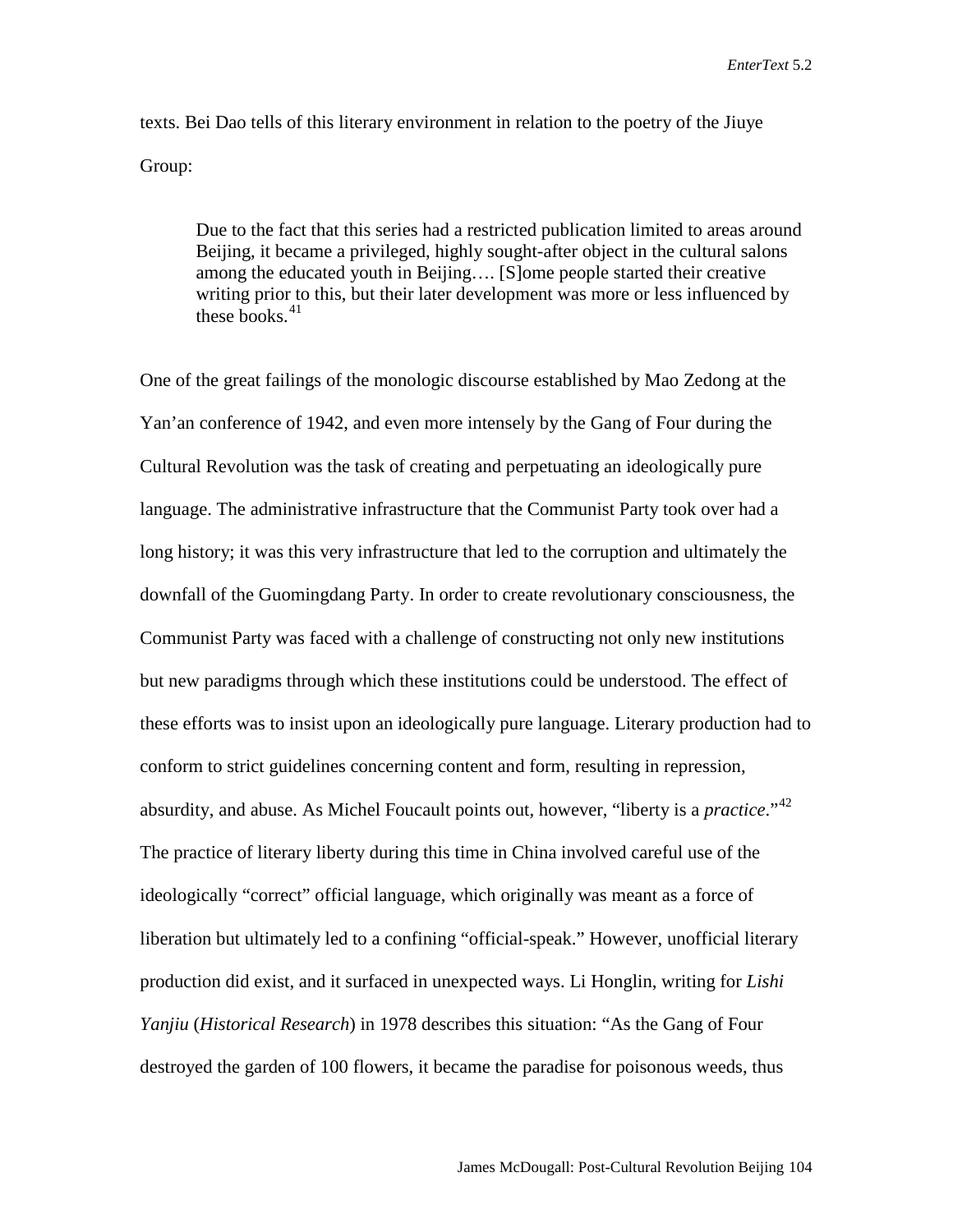undesirable books traveled without need of legs, undesirable songs flew without wings, card playing became the major cultural recreation, and the bourgeois living pattern and feudalist habits and traditions spread extensively."[43](#page-26-40)

One problem that this official monologism created was the division and multiplicity that arose out of a nationalist discourse that confused existing political lines. Were the Red Guard reactionaries maintaining continual revolution, thereby thwarting the possibility of realizing, as we have seen Duara point out, the destination of the revolution—the end of "History"? Were the supporters of economic development and "opening up to the West" radicals putting the revolution on track by developing the economic base? Li continues in the article saying: "All effects were the inevitable products of the Gang of Four's line, which was ultra-left in appearance but ultra-right in substance. It was similar to going from Shanghai to New York: one could arrive from either east or west."[44](#page-26-41) Li's playfully poignant use of "east" and "west" problematizes political demarcations, especially when put in the context of China's entrance into modernity that came with the humiliations sustained at the hands of Western powers and Japan. [45](#page-26-42)

The Gang of Four's limits on language and discourse pushed the contradictions of developmental modes of historiography to its limits. The result was the dispersion of ideologically "impure" texts, as well as the confusion on how to represent Chinese-ness in terms of the nation. The Democracy Movement was born of these questions and oppositions, as its supporters saw the official line of the Party as failing the people, as well as failing the historiography of development. On both levels, official and populist, the Cultural Revolution represented another case of "humiliation" that needed the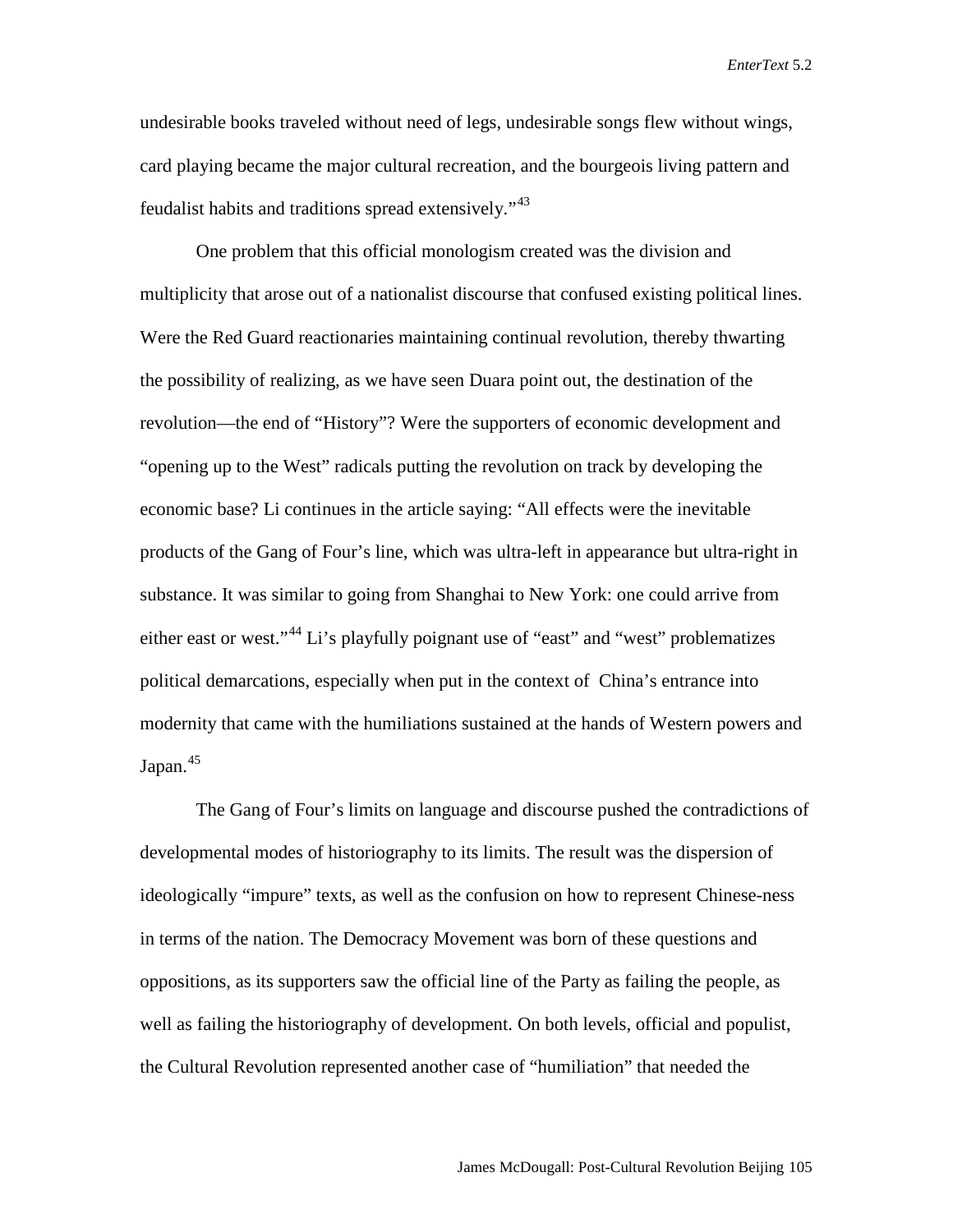collective energies of the nation to correct it. Chen Fong-Ching, *et al.*, in *From Youthful Manuscripts to River Elegy,* trace the history of this movement only through the lenses of the ruling bureaucracy, which was going through massive changes after the third plenum of the Eleventh Party Congress. Deng Xiaoping was reinstated and began the process of "opening and reform," reviving the four modernizations, normalizing relations with the United States, denouncing the past regime of the Gang of Four, and restoring general order after the Cultural Revolution.

On the streets, *Jintian* became the harbour that attracted the various drifting vessels of what became nebulously known as *menglong* or "misty" poets. These nomadic, and, in a couple of cases, crazy poets, who went to some of the nation's best middle schools before the Cultural Revolution, self-consciously tried to restore the spirit of the May Fourth Movement, situating themselves in the same position as May Fourth writers such as Lu Xun and Hu Shi. Even though they had worked as construction workers and swineherds, they formed a literary elite, focusing on improving the stature of China's literature. Thus, their "project" located itself in line with the official discourse of national development, but they also used the historiography as a place of critique and liberation from earlier modes of repression. The *Jintian menglong* poets, as did other writers of the Democracy Movement, appropriated official work-unit paper and typewriters, city walls, and a relaxation of government repression to produce their journal.<sup>[46](#page-26-43)</sup> In other words they wrested the bureaucratic instruments of state administration away from official purposes and applied them for purposes of art and resistance. Or another way of looking at it is that they took the material conditions that went into the implementation of a dominant discourse and used them as a source of resistance. In an interview in March 2002, Bei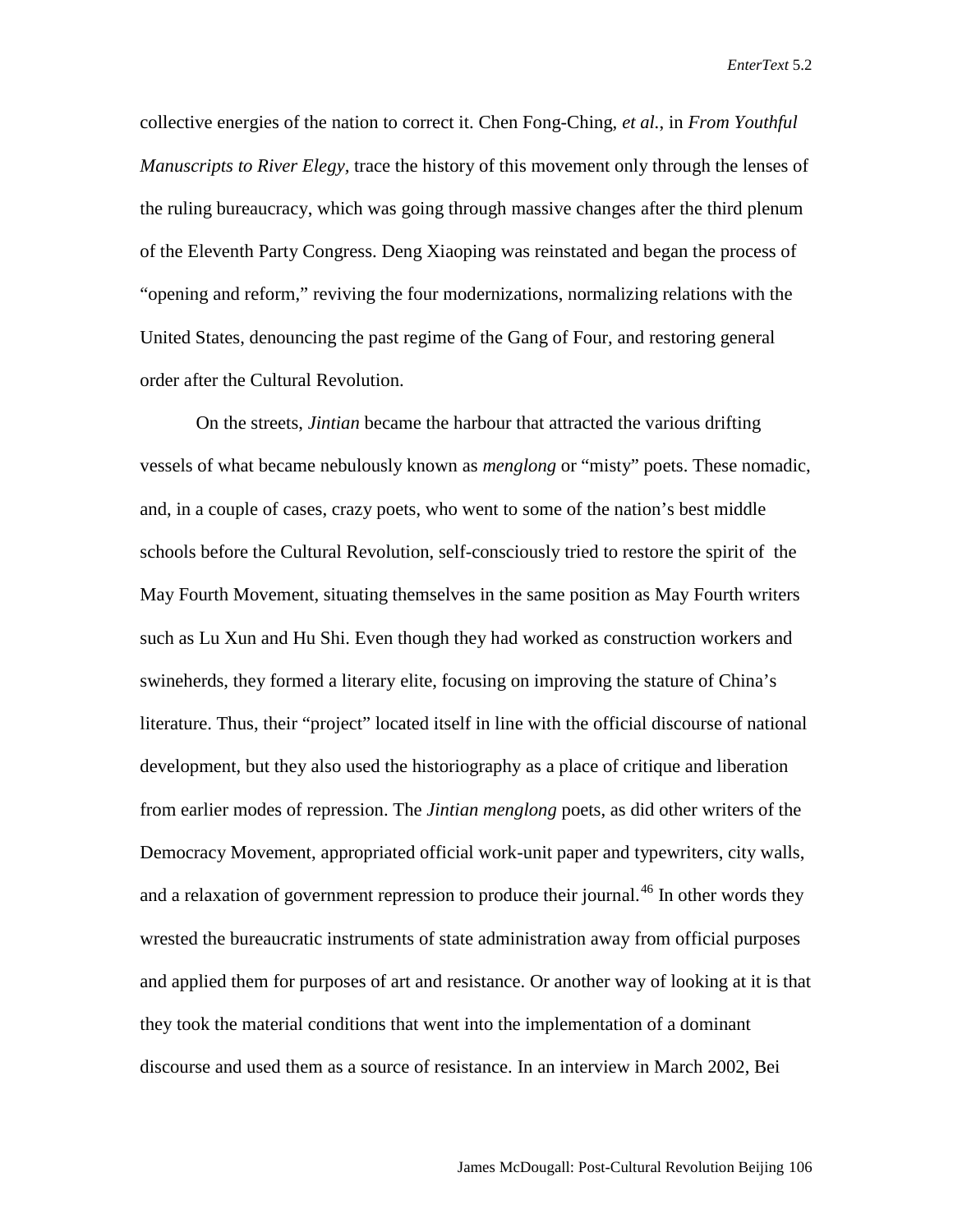Dao related some of the anxiety that the writers had during the first postings, because they feared they would be arrested.<sup>[47](#page-26-44)</sup> Nobody knew how the officials would react. He also said that one of the ways that the poetry was allowed to exist was that officials did not think that the poems were "Chinese," but were obscure reproductions of European modernism. The extent to which the *Jintian* writers were outside the official guidelines was realized in August 1980 when not only much of the poetry had been criticized as decadent, Western, and elitist, but also local officials "ordered *Today* to stop publication, under the pretext that *Today* 'had not registered before.'"<sup>[48](#page-26-45)</sup>

### **Time, Progress, Revolution and Imaginary Cities**

In addition to the clock, the city stands for another possible gauge of time in post-Cultural Revolution China. Between being torn down and completely rebuilt, the physical layout of the city is a discourse of modernization and development to the extent that the post-Cultural Revolution city is symptomatic of geographic amnesia—a tactic used during the Cultural Revolution to reify revolutionary consciousness. Physically speaking, the moments are constructed by the interval of completely forgetting, where entire sets of spaces have been appropriated and exchanged through massive demolition and construction projects, including everything from highways to universities. The "museum" spaces like temples and famous walls that remain also change memory via extreme architectural juxtaposition with postmodern, perhaps even post-postmodern, structures. The units of city time would be marked by a metrical deployment of China's rhetoric of modernization. These changes in architecture reflect an inestimable change in the economic and social relations that these spaces dictate. Following the prevailing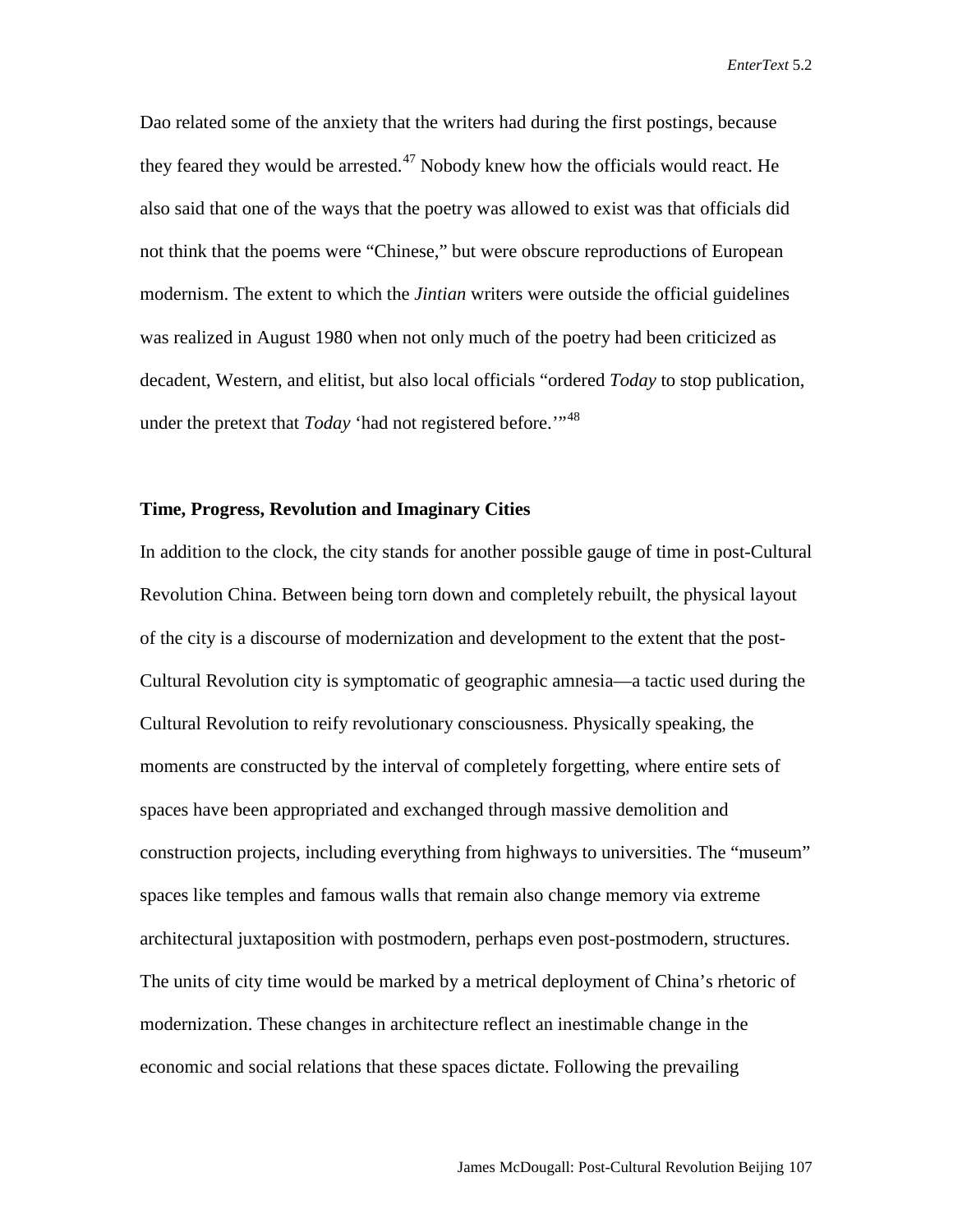development model of historiography, this time would be ticking through modernization towards a moment when the city would stop ticking at the end of history, and an end to demolition, and construction. This would be a course following a teleological and evolutionary design that is designated by history. But the rhetoric itself that went into the production and dissemination of this historiography is based on a condition of modernity looking to forget a former condition and replace it with what will make remembering former conditions impossible. For example, Deng Xiaoping's policy of opening and reform as well as foreign investment has changed architectural relations within the *nomos* of China. In the past twenty years development organizations from all over the world have flocked to China and offer everything from teaching English as a foreign language (Peace Corps) to hydroelectric projects (like the ones that took place in Panzhihua), and have reinforced this rhetoric of development. From Party leaders who look towards developing the superstructure for a future communist state, to the young executives of import and export companies who see the development of the economy as a step towards a better tomorrow for their children, the historiography is total in its promise for a prosperous future being made evident by pointy buildings and large TV screens outside department stores in shopping districts.

This "city time" is important because it is a structural forgetting of the Cultural Revolution-era city. In this sense we may read the modern Chinese city in terms of de Certeau: "The 'city' founded by utopian and urbanistic discourse is defined by the possibility of a threefold operation… the production of its own space… the substitution of nowhen… the creation of a universal and anonymous subject which is the city itself."<sup>[49](#page-26-46)</sup> The changing city itself becomes a mode by which history disappears. Through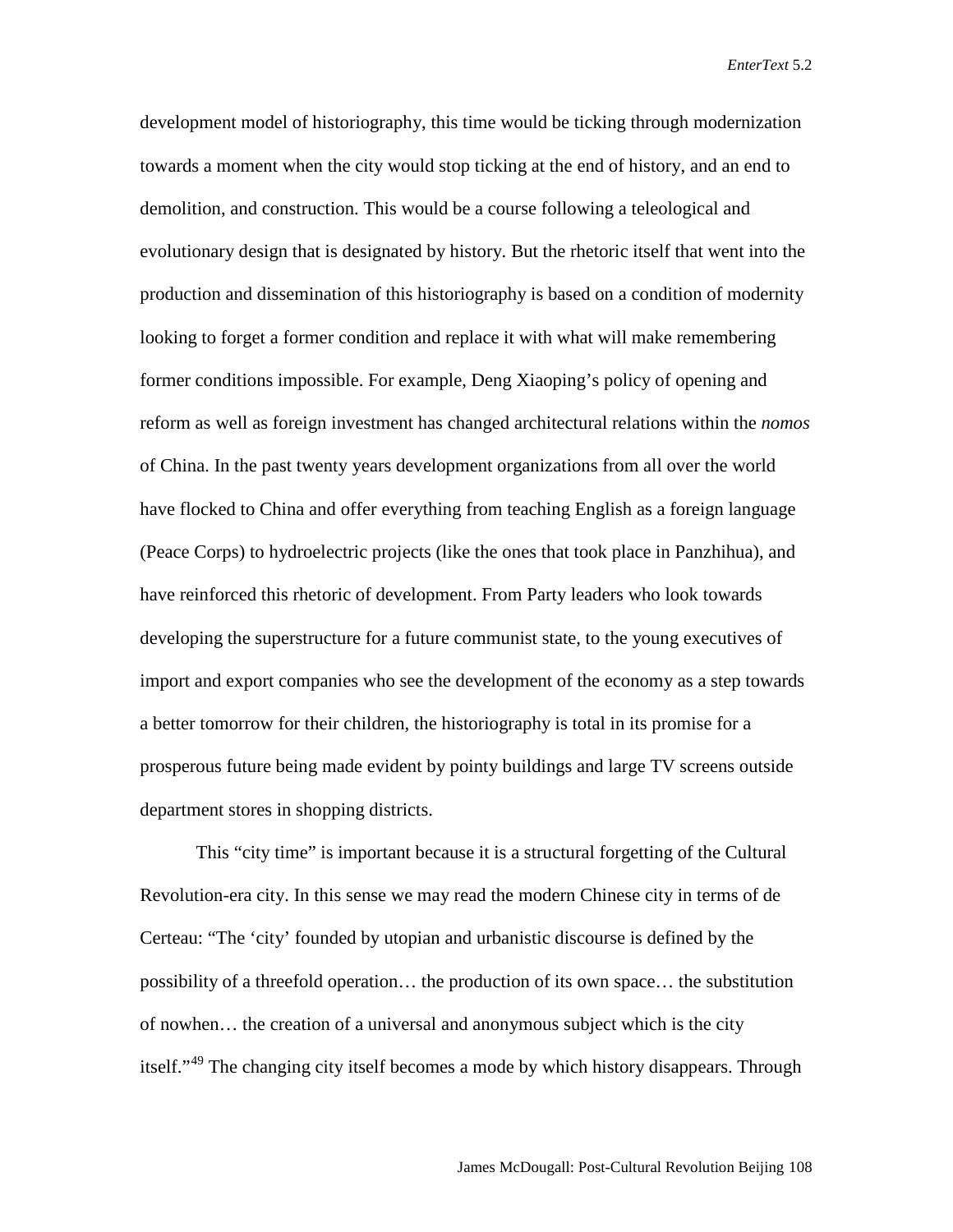this disappearing act, not only do the changing lines remove what was there before, but they also remove apparatuses that were previously engaged for discursive purposes. This is to say, the material conditions of the city around 1979 allowed for certain practices that made it possible to use a wall and poetry as community-created print capital that subverted official discourse and cleared out a space for critique. It was in this space that a community of writers had appropriated the city from a discourse of modernization for a future into a present; in doing so they transformed the meaning of a wall (to divide, to separate, to obstruct) into a window for looking into the community's thoughts and ideas, which brought people together. The poetry that was first pasted on the city wall, then copied and put into a journal, later anthologized, translated and circulated around the world, is a stubborn trace of the local history of the Xidan district. Unfortunately, it is a confusing and deceitful trace, appearing in different dress and packaged for a different purpose than the voice in the crowd or the ink on the wall, as it was in 1979.

Using the city as a determining figure might be a way of placing Bei Dao, *Jintian*, and the Democracy Movement as modernist interventions. In 1979 China's economy was based on agriculture and industry, with rapidly changing modes of urban life. After the Cultural Revolution, the elites in urban centers were rethinking the relation between the revolution, development, and the nation. Tang Xiaobing names this moment in China's political and intellectual history as "residual modernism" in a gesture that bifurcates the totalizing label "modern." Thus, China's development is not contingent upon a European historiography of modern development, but relational to it in terms of material conditions, and the conditioning of over sixty years in which different European philosophies and literatures were internalized. For example, Tang Xiaobing states: "The unusual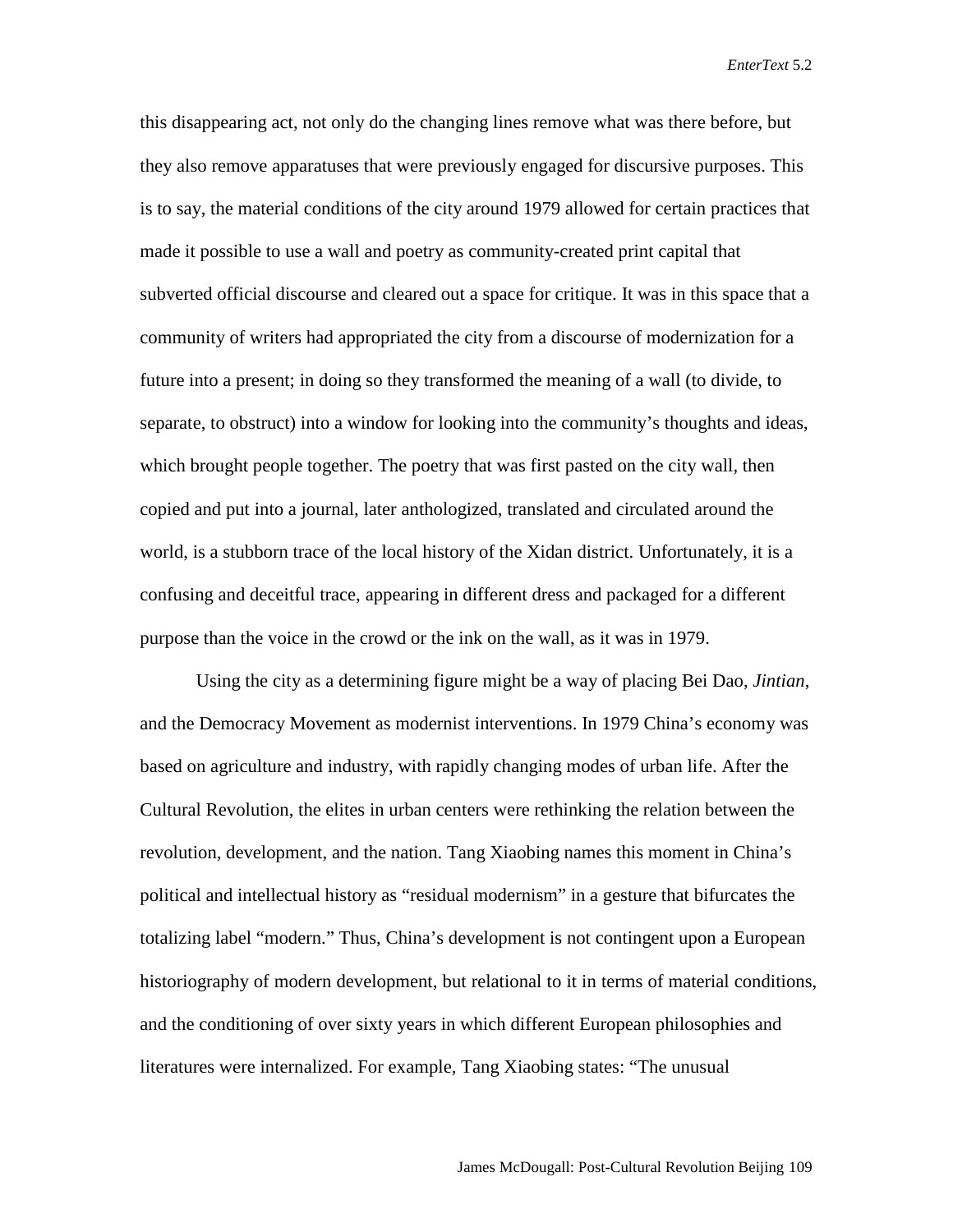juxtaposition of different modes of production in fact seems to be precisely what Fredric Jameson thinks to be the typical condition of possibility for the emergence of a modernist aesthetics and politics in turn-of-the-century Europe."<sup>[50](#page-26-47)</sup> He continues:

[B]y means of a resituated recycling, residual modernists show an even firmer grasp of the enduring dilemmas and contradictions that underlie the condition of modernity. They also succeed in retroactively revealing that European modernism itself was a discourse of residuality in the first place. In other words, Modernism became an available ideology precisely at the moment when historical experience in Europe was fraught with residual forms and possibilities (even the Future uncannily appeared reminiscent of a past imagination). $^{51}$  $^{51}$  $^{51}$ 

Though the *menglong* poets in *Jintian* claimed to be looking for a new aesthetic with which to create Chinese poetry, they also sought new possibilities within the framework of the "official" historiography. Throughout this project many of the poets were criticized, for example Ai Qing, a poet who gained his fame before 1949 and had by 1979 assumed a weighty stature, said of the *menglong* poets, "Poems cannot be evaluated as good or bad unless they are understandable in the first place…. The incomprehensibility of some poems results from their mechanical imitation of Western poetry."[52](#page-26-49) Ai Qing's criticism of *menglong* poetry can be compared to critiques of Tagore's poetry by Indian critics, revealing a sharp anxiety over the conflicts between tradition and modernity. In *Provincializing Europe*, Chakrabarty defines literary modernism as a relation between the poet and the modern cosmopolitan city.<sup>[53](#page-26-50)</sup> Chakrabarty quotes an Indian critic who criticized Tagore: "I did not spare any opportunity to spread the word that not only was Rabindranath inferior to Western poets, but that he was also an unsuccessful imitation of them."[54](#page-26-51) The critic clearly depends on a cosmopolitan milieu to frame his comments, and even though Tagore, like the *menglong* poets, is writing in a different context than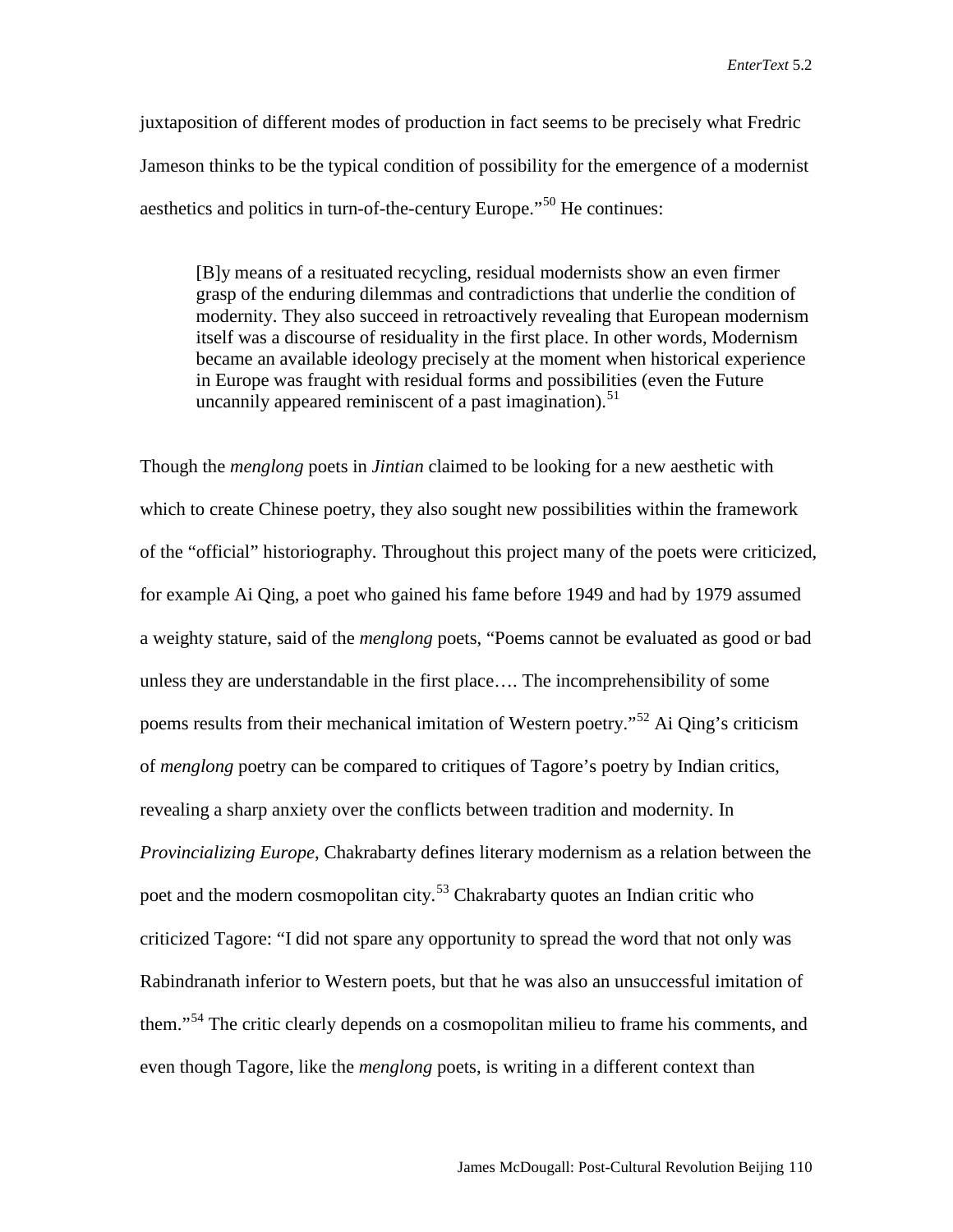"Western poets" the notion of following a "Western" aesthetic establishes a developmental narrative.

The critique of "imitation" is another form of the "humiliation" narrative, which positions the relationship between development, the modern, and the Western as fragments of the same Occidentalist discourse, suggesting that appropriations undermine a type of cultural purity. As such, appropriations, particularly "mechanical" or "unsuccessful" appropriations, represent another manifestation of a lack, which countries recovering from colonization face in the encounter with modernity. One of the points that Chakrabarty argues in *Provincializing Europe* through Tagore's critique of "utilitarianism" and Tagore's sense of nationalism is that it "created a [definition of the] political that resisted historicization."<sup>[55](#page-26-52)</sup> In this sense, Tagore is a residual modernist, whose poetry indicates an inherent heterogeneity that the project of nationalism brings. This then gives a sense of liberation, which is a practice of lyrical poetry's inherent sense of freedom from print capital. Lyrical poetry does not necessarily require the same institutions of publication. A poem can circulate with breath and memory in a way that novels or newspapers cannot; it can be posted on walls and perform in a more communal way—from four letter word verse in toilet stalls, to recitations of the ballads of Qu Yuan in school rooms. As a fossil of an oral past, we see the urgency for official history to align it with modern discourse in a legitimizing act of a national poetry. By claiming the city's walls as the site of textual circulation, Bei Dao and the poets of *Today* realized the rhetorical potential of the city spaces to become poetic spaces at a time when official literary magazines had kept poetry as a monologic enterprise of political reification which supported the government's developmental historiography. In this sense, the politics of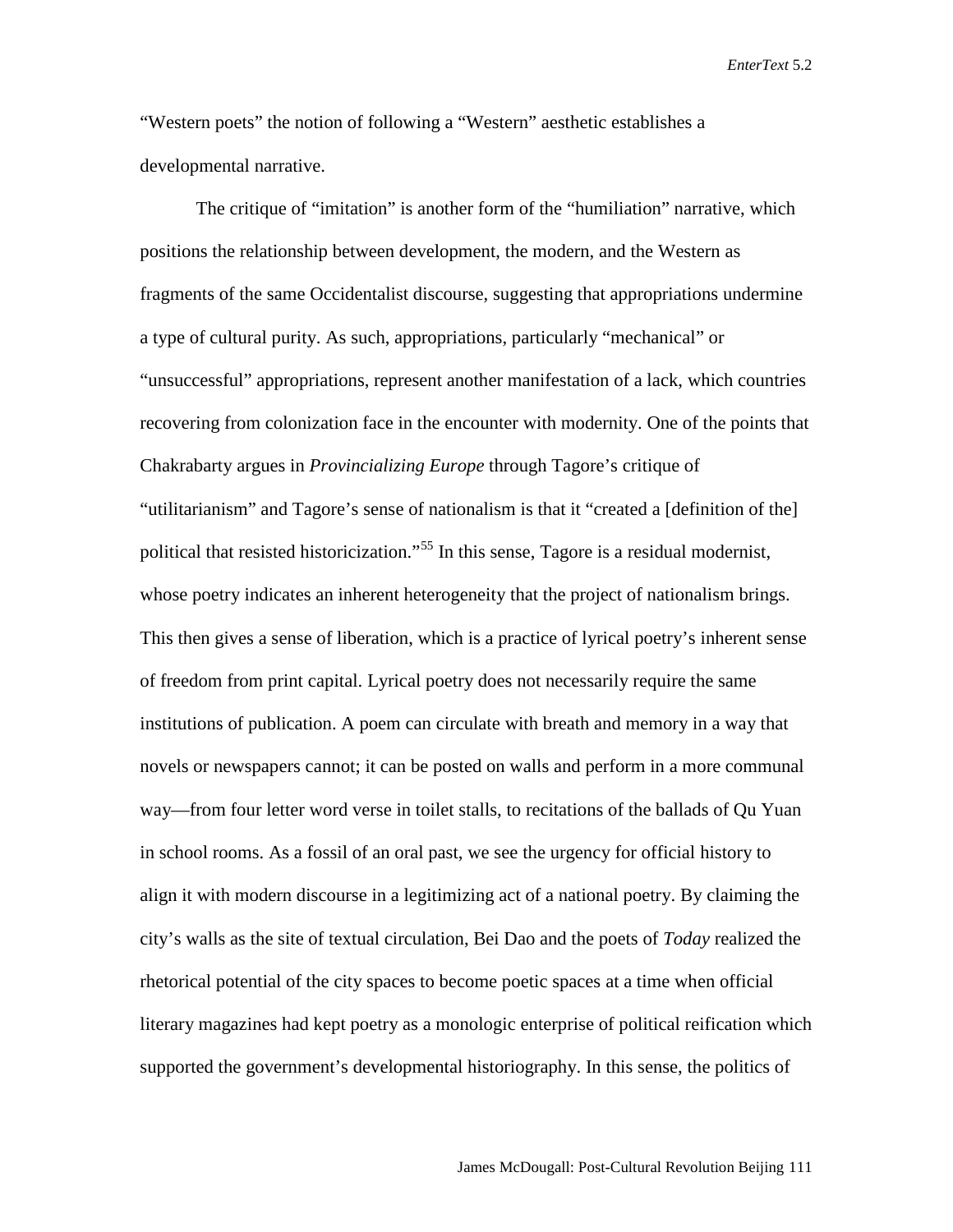*Today*, though the poets deny political motivations, were resistant to the "dominant historicization" by means of their residual modernism, that brought to life pre-Maoist modernist movements that had occurred in twentieth-century Chinese literature. This politics of historiography was enunciated through spatial practice in Beijing between 1978 and the early 1980.

#### **Conclusion: Becoming A Subject of History**

On November  $30<sup>th</sup>$  1979 Beijing officials met to close the Xidan democracy wall, responding with the following pronouncement:

Since the Gang of Four were smashed, our country has greatly needed a political environment of stability…. The people of the whole country are going all out to promote the four modernizations, while a small number of people with ulterior motives have made use of the "Xidan Wall" to stir up trouble and chaos everywhere so that people know no peace…. If we allow these people to go on making trouble, we will endanger the democracy of the masses and harm their fundamental interests. [56](#page-26-53)

By 1980 the government had begun to hassle the editors of *Jintian* about permits. The unofficial journal folded under the pressure.

The content of *Jintian* between 1979 and 1980 reflects the complexity of and the intense politicization that took place over the discourse of progress. The poems survive as fragments of the "unofficial" dialogic discourse, clearing out a space for critique. At the same time, these poets were intensely concerned with the national aesthetic, such that they reconstituted discourses of the nation. The historiography of development became both a tool of and an obstacle to the *Jintian* project, and negotiating such paradoxes the poets could best be described as residual modernists.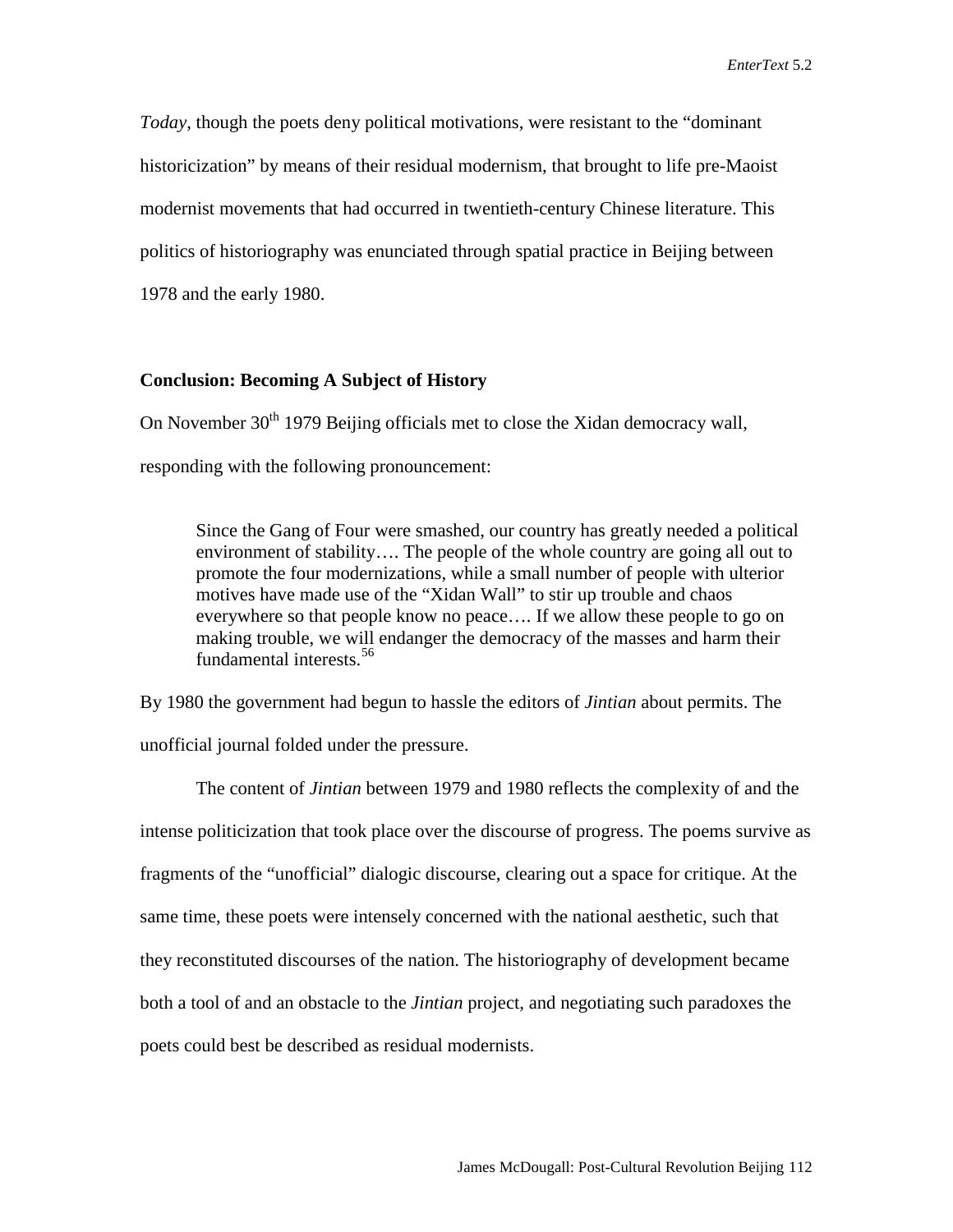The community formed by the production of poetry has, in a sense, been fractured by subsequent historical events and by having become subjects of history—a residual effect of the events of June  $4<sup>th</sup>$  1989 when the tanks rolled into Tiananmen. Bei Dao has taken a post at the University of California at Berkeley and has become something of an embarrassment to the developed coastal Chinese elites, who see him as tarnishing the image of "modern" post-Cultural Revolution China. They have good reason; his presence is a reminder of the events immediately at the end of the Cultural Revolution, which have been turned into an example of "backwardness" in non-Mainland Chinese histories. It has created another case of tactical remembering and forgetting as a way of dealing with another "humiliation." The Tiananmen event was intimately related to the historiography of development. The fact that the protests occurred within a space of the city that figures as a "museum" piece, in addition to the violence that took place, has in many ways left the poetry of *Jintian* dissociated from its April 5th 1976 context, and forced into the context of June 5th 1989. Both inside and outside China, historians have made the June 4th incident a comment on China's stage of development with a verdict that says that in 1989 China was "not there yet."

The small fragments, the poems of *Jintian*, have also been criticized as "not there yet" in terms of a "developed" national poetry, but simply imitations of the Western Modernism. Meanwhile, the poets themselves were weary of existing as heroic tools of national destiny. Gu Cheng, whose *menglong* poetry appeared in *Jintian*, wrote poems that defer the labour of heroic national destiny and suggest, instead, silence: $57$ 

Just tiny flowers, weak and slender leaves,

它只有微小的花, 和瘦弱的叶片,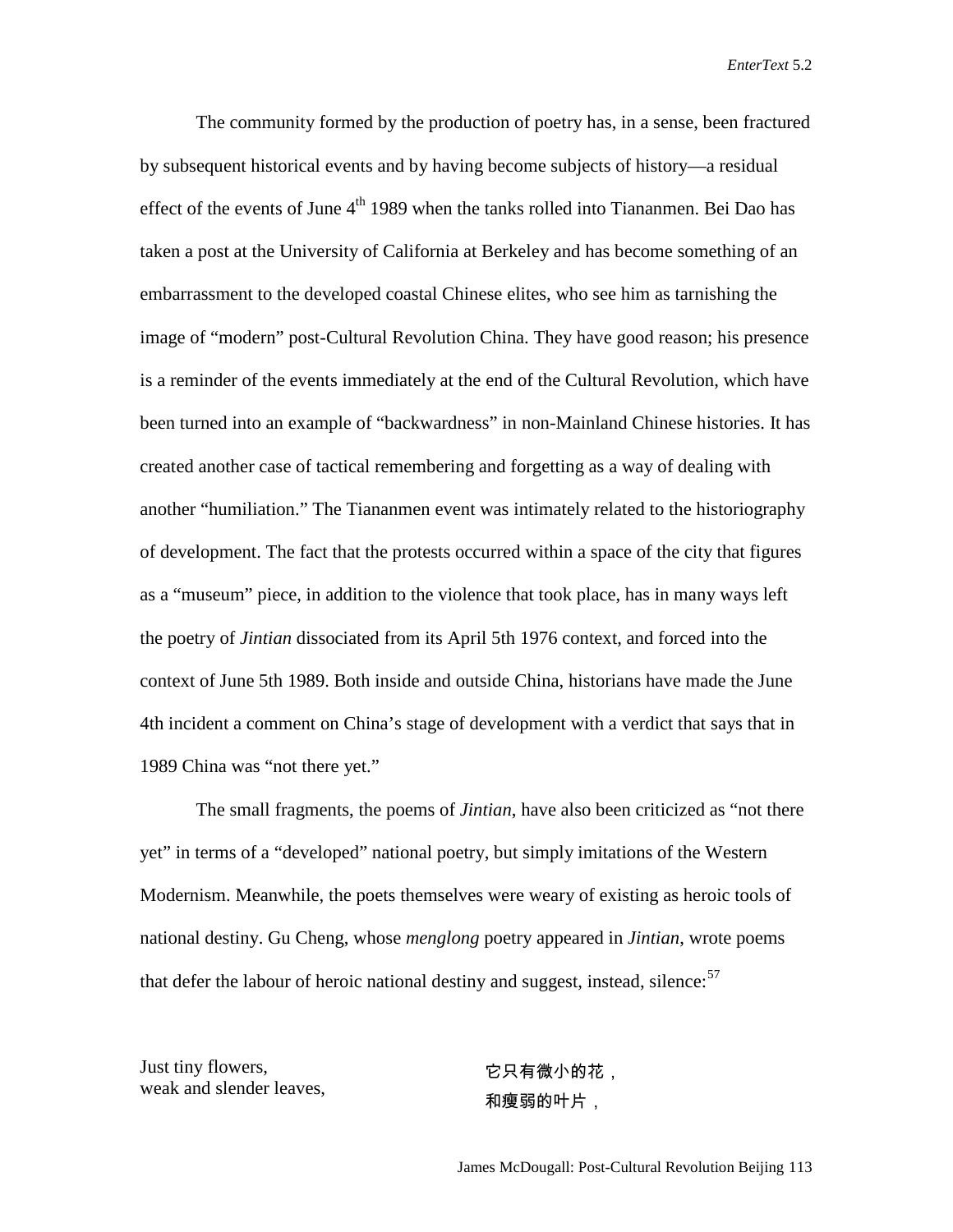| faint fragrances                       | 把淡淡的芬芳              |
|----------------------------------------|---------------------|
| lost in the fine spring air.           | 溶进美好的春天。            |
| My poems                               |                     |
| like nameless little flowers           | 我的诗,                |
| following the season's wind and rain,  | 像无名的小花,             |
| bloom quietly in<br>the lonesome world | 随着季节的风雨,            |
|                                        | 悄悄地开放在              |
|                                        | 寂寞的人间 (lines 9-17)* |

This unassuming muted landscape written in 1971 has a simple, meditative cadence. Like Bei Dao's declaration, the namelessness of the flowers insists on the poet's individual subjectivity over the national heroic mission of poetry. The lyrics are as fragile and unassuming as a "declaration" unwritten. But Gu Cheng is more popularly remembered for his 1979 slogan-like couplet: $58$ 

"A Generation"

"一代人"

The black night has given me two black eyes, But I use them to look for light.

黑夜给了我黑色的眼睛, 我却用它寻找光明.[∗](#page-24-1)

Gu Cheng's compressed lyric, leaves us with the reminder that poetic participation in the national imaginary depends precisely on the vision of the poet. The poet who searches for light in the darkness is the poet who searches for an alternative to the totalizing forms of "national" language. Gu Cheng, like other poets of *Jintian*, suggests poetry offers one of the most radical and readily available spaces for alternative representations and

 $\overline{a}$ 

<span id="page-24-1"></span><span id="page-24-0"></span><sup>∗</sup> My translation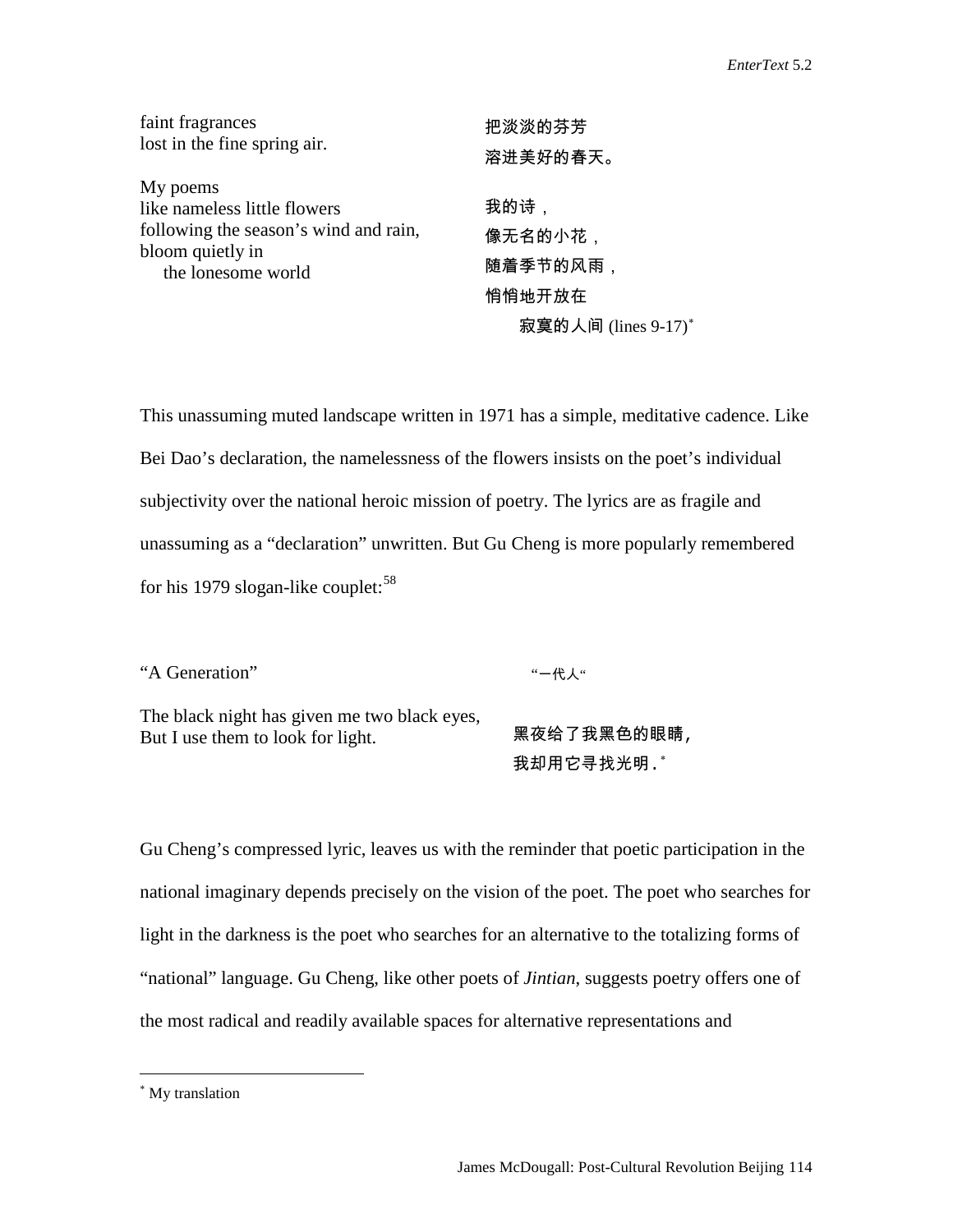alternative communities. In 1979 Beijing, for a brief moment, this poetry transformed the

spatial practice of the city.

in Simon During, ed., *The Cultural Studies Reader* (New York: Routledge Press, 2000), 469.<br><sup>7</sup> Mao, Zedong. "Wen Hua Yi Shu [Culture and the Arts]" in *Mao Zhu Xi Yu Lu* [Sayings of Chairman Mao] (Beijing: Dongfang Chuban

 $8$  Deng, Xiaoping, "Address to Writers' and Artists' Congress, 30 October 1979," in Harold C. Hinton, ed., *The People's Republic of China: A Document Survey* (Wilmington, DE: Scholarly Resources Inc., 1986), 351.<br><sup>9</sup> David S. G. Goodman, *Beijing Street Voices* (Boston: Marion Boyars Publishing Ltd. 1981), 3.

<sup>10</sup> Goodman, 162-3.<br><sup>11</sup> Pan. Yuan and Pan Jie, "The Non-Official Magazine Today and the Younger Generation's Ideals for a

<sup>12</sup> James Joyce, *Ulysses* (New York: Random House, 1986), 28.<br><sup>13</sup> Prasenjit Duara, *Chinese Local Elites and Patterns of Dominance* (Berkeley: University of California Press, 1990), 48.<br><sup>14</sup> Ibid., 49.

<sup>15</sup> Ibid., 47.<br><sup>16</sup> Ibid., 36.<br><sup>17</sup> Ibid., 37.<br><sup>18</sup> Ibid., 50.<br><sup>19</sup> Paul A. Cohen, "Remembering and Forgetting" (*Twentieth Century China* 27.2, April 2002), 9.

<sup>20</sup> Cohen, 17.<br><sup>21</sup> Li Hongsheng, "Guangdong Historians Discuss 'Learning from the West'" (*Guagndong Nanfang Ribao i* 

[*Southern Guangdong Newspaper*], 9 Jan 1979), 3.<br><sup>22</sup> Cohen, 6.<br><sup>23</sup> Ibid., 9.<br><sup>24</sup> Shi Zhongquan, "Renew Study, Follow Great Revolutionary Changes" (*Beijing Ribao* [Beijing<br>Newspaper], 4 Jan 1979), 3.

<sup>25</sup> Benedict Anderson, *Imagined Communities: Reflections on the Origin and Spread of Nationalism* (New York: Verso, 1991), 156.<br><sup>26</sup> Ibid., 156.

 $^{27}$  Ibid., 25.<br><sup>28</sup> Ibid., 4.<br><sup>29</sup> Ibid., 37.

 $\frac{30}{31}$  Ibid., 163.  $\frac{31}{10}$  Ibid., 24.

<span id="page-25-0"></span><sup>&</sup>lt;sup>1</sup> Bei Dao, "Declaration," *The August Sleepwalker*, trans. Bonnie S. McDougall (New York: New Directions, 1991), lines 1-6.

<span id="page-25-1"></span><sup>&</sup>lt;sup>2</sup> Fong-Ching, Chen and Guantao Jin, *From Youthful Manuscripts To River Elegy: The Chinese Popular Cultural Movement and Political Transformation 1979-1989* (Hong Kong: The Chinese University Press, 1997), 89.

<sup>3</sup> Zhu Shuitong and Li Xiaohong, *Zhong Guo Xian Dang Dai Wen Xue* [Chinese Modern and Contemporary Literature] (Kexue Chubanshe, 2000), 101.

<sup>4</sup> Sang, Renwen, "Fan Dui Ge Ren Zhu Yi [Oppose Individualism]" (*Guangzhou Nanfang Ribao*[*Southern Guangdong Newspaper*], 11 April 1979), 3.<br><sup>5</sup> Perry Link, *The Uses of Literature: Life in the Socialist Chinese Literary System* (Princeton, NJ: Princeton

University Press, 2000), 15.<br><sup>6</sup> Rey Chow, "Listening Otherwise, Music Miniaturized: A Different Type of Question About Revolution,"

New Literature" in Jeffery C. Kinkly, ed., *After Mao Chinese Literature and Society 1978-1981* (Cambridge, MA: Harvard University Press, 1985), 201.